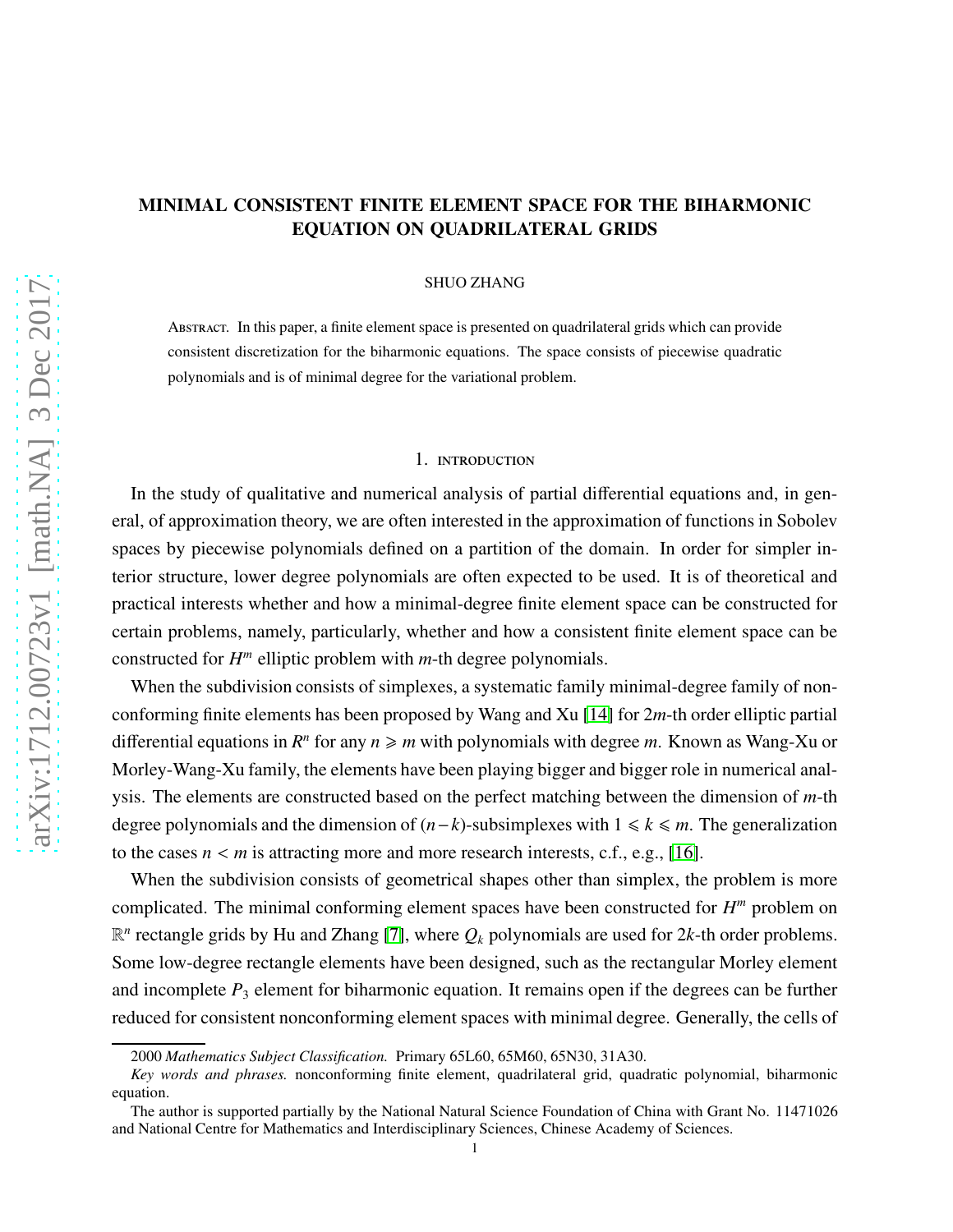shapes as simple as rectangle can share interfaces with more neighbour cells, and more continuity restrictions will need a higher degree of polynomials, which is generally higher than the order of the underlying Sobolev space. This way, it seems extremely difficult, if not impossible, to construct consistent finite elements in the formulation of Ciarlet's triple (c.f. [\[4,](#page-18-3) [15\]](#page-18-4)) with *m*-th degree for *H<sup>m</sup>* problems on even rectangular grids. When approaches are not restricted on Ciarlet's triple, consistent finite element space with linear polynomials can be constructed for Poisson equation on quadrilateral grids via a more global approach [\[6,](#page-18-5) [9\]](#page-18-6); for higher-order elliptic equations, though, the minimal-degree construction of finite elements on even rectangular grids remains open, and let alone general quadrilateral subdivisions.

In this paper, we study the minimal-degree finite element construction for biharmonic equation on quadrilateral grids. We will present a finite element space that consists of piecewise quadratic polynomials on quadrilateral grids, and which can provide consistent discretization for the biharmonis equation.

The finite element functions on quadrilateral cells are not constructed by the usual bilinear mapping approach. Actually, as pointed in [\[2,](#page-18-7) [3\]](#page-18-8), for quadrilateral finite elements that are constructed by starting from a given finite dimensional space of polynomials on the unit reference square, a necessary and sufficient condition for certain approximation accuracy is that the space on reference cell contains the space of *Q<sup>r</sup>* type, namely of all polynomial functions of degree r separately in each variable. This will stops us from constructing a consistent finite element space with polynomial space of *P<sup>r</sup>* type. The way we construct finite element space is similar to the way discussed in [\[6,](#page-18-5) [9,](#page-18-6) [10\]](#page-18-9), where local polynomial function spaces are used on every cell directly. The space constructed in the present paper can be viewed as a reduced quadrilateral Morley element space. This observation admits us to present the consistency estimation in an easy way. Similar to elements in, e.g., [\[5\]](#page-18-10) and [\[9\]](#page-18-6), and many spline type methodss, the continuity restriction of the finite element function is more than determining a local polynomial. and the standard scaling argument could not be used directly. We instead figure out the exact connection between the finite element functions designed in this paper and the element in [\[9\]](#page-18-6), and construct the approximation estimate in an indirect way. The exact connection can be viewed as a specialization of the one given in [\[17\]](#page-18-11). Moreover, this relation indicates an analogue correspondence with the exactness relation between the Crouzeix-Raviart element and the Morley element on triangular grids.

The remaining of the paper is organized as follows. In Section [2,](#page-2-0) some preliminaries are collected. In Section [3,](#page-6-0) two finite elements are defined on quadrilateral grids. They are each the quadrilater analogue of the rotated *Q*<sup>1</sup> element and the Wilson element on rectangle grids, and they are useful auxiliary element in this paper. In Sections [4](#page-9-0) and [5,](#page-13-0) a minimal-degree finite element scheme for biharmonic equation is designed, and its convergence analysis and implementation are presented. Finally, in Section [6,](#page-17-0) some concluding remarks are given.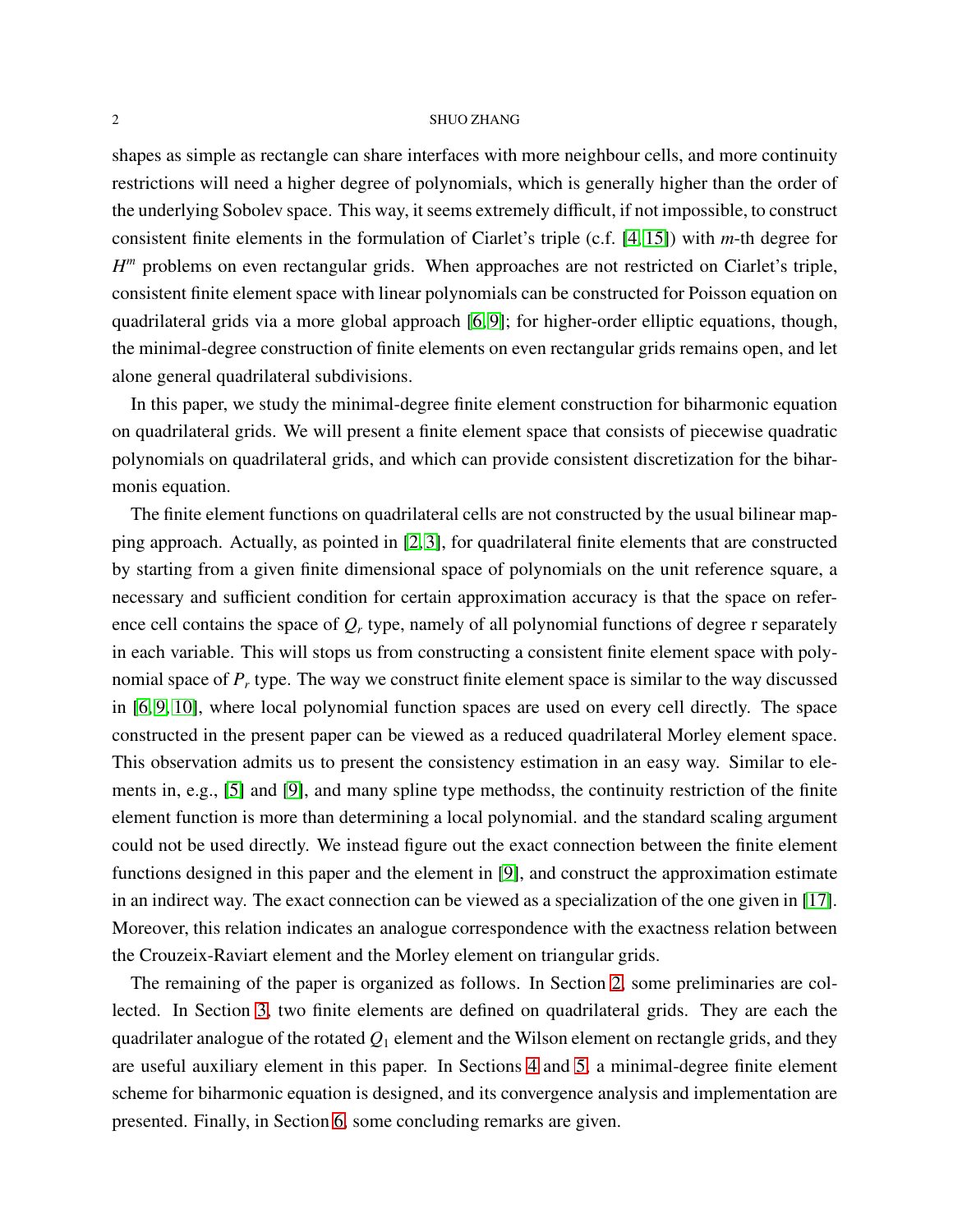# 2. Preliminaries

<span id="page-2-0"></span>In this paper, we use these notation. Let  $\Omega \subset \mathbb{R}^2$  be a simply-connected Lipschitz domain with a boundary of piecewise segment, and  $\Gamma = \partial \Omega$  be the boundary, with **n** the outward unit normal vector. Denote by  $H^1(\Omega)$ ,  $H_0^1$ <sup>1</sup><sub>0</sub>(Ω), *H*<sup>2</sup>(Ω), and *H*<sub>0</sub><sup>2</sup>  $^2_0(\Omega)$  the standard Sobolev spaces as usual, and  $L_0^2(\Omega) := \{ w \in L^2(\Omega) : \int_{\Omega} w \, dx = 0 \}.$  Denote *H* ˜  $\iota_0^1(Ω) := (H_0^1(Ω))^2, L_2^1$ ˜  $2^2(\Omega) = (L^2(\Omega))^2$ ; we use ":  $\ddot{\phantom{0}}$ " for vector valued quantities in the present paper. We use usual symbols, and use the subscript ·*<sup>h</sup>* for a cell by cell operation when a grid is involved. Denote *H*˚  $\ddot{\phantom{0}}$ 1  $_{0}^{1}(\Omega) := \{ \psi$ ˜ ∈ *H*  $\tilde{\ }$ 1  $_{0}^{1}(\Omega)$  : div $\psi$ ˜  $= 0$ .

2.1. Geometry of convex quadrilateral grid. Let  $Q$  be a convex quadrilateral with  $a_i$  the vertices and  $e_i$  the edges,  $i = 1 : 4$  $i = 1 : 4$  $i = 1 : 4$ . See Figure 1 for an illustration. Let  $m_i$  be the mid-point of  $e_i$ , then the quadrilateral  $\Box m_1 m_2 m_3 m_4$  is a parallelogram( [\[9\]](#page-18-6)). The cross point of  $m_1 m_3$  and  $m_2 m_4$ , which is labelled as *O*, is the midpoint of both  $m_1m_3$  and  $m_2m_4$ . Denote  $\mathbf{r} = \overrightarrow{Om_3}$  and  $\mathbf{s} = \overrightarrow{Om_4}$ *Om*4. Then the coordinates of the vertices in the coordinate system r*Os* are  $a_1(-1 - \alpha, 1 - \beta), a_2(-1 + \alpha, -1 + \beta)$ ,  $a_3(1 - \alpha, -1 - \beta)$  and  $a_4(1 + \alpha, 1 + \beta)$  for some  $\alpha, \beta$ . Since *Q* is convex,  $|\alpha| + |\beta| < 1$ . Without loss of generality, we assume  $\alpha > 0$ ,  $\beta > 0$  and  $\mathbf{r} \times \mathbf{s} > 0$ .

Define the shape regularity indicator of the cell Q by  $\mathcal{R}_Q := \max\{\frac{|\mathbf{r}||\mathbf{s}|}{r \times s}$  $\frac{|\mathbf{r}||\mathbf{s}|}{\mathbf{r}\times\mathbf{s}},\frac{|\mathbf{r}|}{|\mathbf{s}|}$  $\frac{|\mathbf{r}|}{|\mathbf{s}|}, \frac{|\mathbf{s}|}{|\mathbf{r}|}$  $\frac{|s|}{|r|}$ . Evidently  $\mathcal{R}_Q \ge 1$ , and  $\mathcal{R}_Q = 1$  if and only if *Q* is a square. A given family of quadrilateral triangulations { $\mathcal{G}_h$ } of  $\Omega$ is said to be regular, if all the shape regularity indicators of the cells of all the triangulations are uniformly bounded.



<span id="page-2-1"></span>Figure 1. Illustration of a convex quadrilateral *Q*.

Define two linear functions  $\xi$  and  $\eta$  by  $\xi(a\mathbf{r} + b\mathbf{s}) = a$  and  $\eta(a\mathbf{r} + b\mathbf{s}) = b$ . The two functions play the same role on quadrilateral as that of barycentric coordinate on triangles.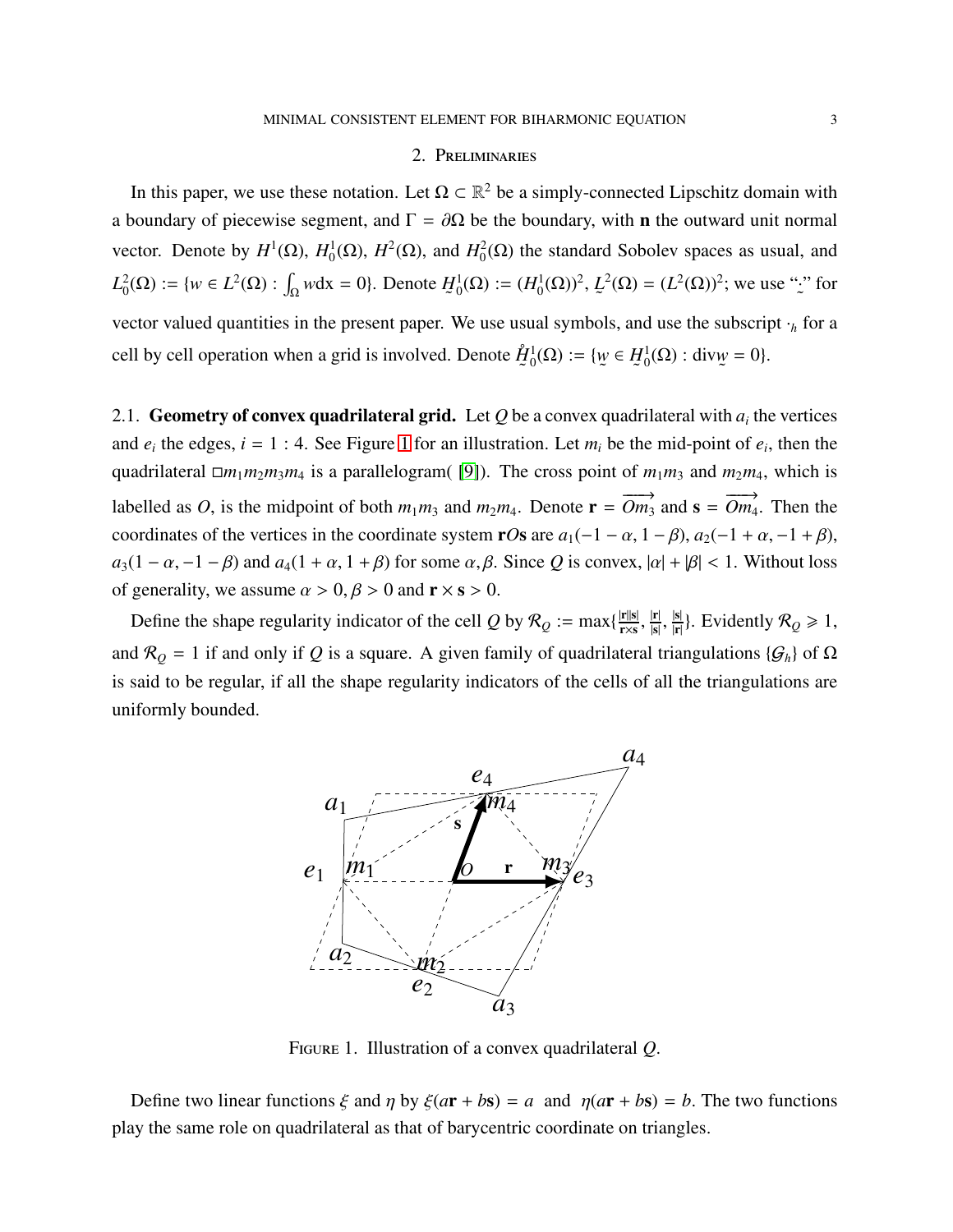Technically, we construct a table (Table [1](#page-3-0) below, c.f. [\[17\]](#page-18-11)) about the evaluation of some functions firstly. Here and after, while " $\int$ " is the usual integral symbol, we use " $\int$ " for the spatial average on the integral domain. This table will be useful in both theoretical analysis and practical programming.

| function $(u)$                                               |   | $\eta$ | ع                |                   | $\mathcal{E}^2$                         |
|--------------------------------------------------------------|---|--------|------------------|-------------------|-----------------------------------------|
| $u$ ds<br>$\mathcal{U}e_1$                                   |   |        |                  | $\mathbf{\Omega}$ |                                         |
| $u$ ds<br>$\mathcal{U}e_2$                                   |   |        |                  |                   |                                         |
| $u$ ds<br>$\bigcup e_3$                                      |   |        |                  | $\mathbf{\Omega}$ |                                         |
| $u$ ds<br>$\mathcal{Q}_{\ell_4}$<br>$\overline{\phantom{a}}$ | 1 |        | $\overline{D}$ 1 |                   | $\alpha$<br>$\sim$ $\sim$ $\sim$ $\sim$ |

<span id="page-3-0"></span>TABLE 1. Boundary average of some functions.

2.2. Subdivisions and finite element spaces. Let  $G_h$  be a regular subdivision of domain  $\Omega$ , with the cells being convex quadrilaterals; i.e.,  $\Omega = \cup_{Q \in G_h} Q$ . Let  $N_h$  denote the set of all the vertices,  $N_h = N_h^i \cup N_h^b$ , with  $N_h^i$  and  $N_h^b$  consisting of the interior vertices and the boundary vertices, respectively. Similarly, let  $\mathcal{E}_h = \mathcal{E}_h^i$  $\frac{i}{h} \bigcup \mathcal{E}_h^b$  $\frac{b}{h}$  denote the set of all the edges, with  $\mathcal{E}^i_h$  $\frac{i}{h}$  and  $\mathcal{E}_h^b$ *h* consisting of the interior edges and the boundary edges, respectively. For an edge *e*, n*<sup>e</sup>* is a unit vector normal to *e*, and  $\tau_e$  is a unit tangential vector of *e* such that  $n_e \times \tau_e > 0$ . On the edge *e*, we use  $[\![\cdot]\!]_e$  for the jump across *e*.

Denote by  $\mathfrak F$  the number of cells of the triangulation; denote by  $\mathfrak X$ ,  $\mathfrak X_I$ ,  $\mathfrak X_B$  and  $\mathfrak X_C$  the number of vertices, internal vertices, boundary vertices, and corner vertices, respectively; and denote by E,  $\mathfrak{E}_I$  and  $\mathfrak{E}_B$  the number of edges, internal edges, and boundary edges, respectively. Euler's formula states that  $\mathfrak{F} + \mathfrak{X} = \mathfrak{E} + 1$ .

2.2.1. *Quadrilateral Morley element space.* The quadrilateral Morley element ( [\[10\]](#page-18-9)) is defined by  $(Q, P_Q^{\text{QM}})$  $_Q^{\rm QM}, D_Q^{\rm QM}$ *Q* ) with

- (1) *Q* is a convex quadrilateral;
- (2)  $P_Q^{\text{QM}} = P_2(Q) + \text{span}\{\xi^3, \eta^3\};$
- (3) the components of  $D_Q^{QM} = \{d_i^{QM}\}$  $\int_i^{\text{QM}} d_{i+4}^{\text{QM}}$  $\{Q^M\}_{i=1:4}$  for any *v* ∈ *H*<sup>2</sup>(*Q*) are:

$$
d_i^{\text{QM}}(v) = v(a_i)
$$
,  $a_i$  the vertices of T;  $d_{i+4}^{\text{QM}}(v) = \int_{e_i} \partial_{\mathbf{n}_{e_i}} v \, ds$ ,  $e_i$  the edges of T.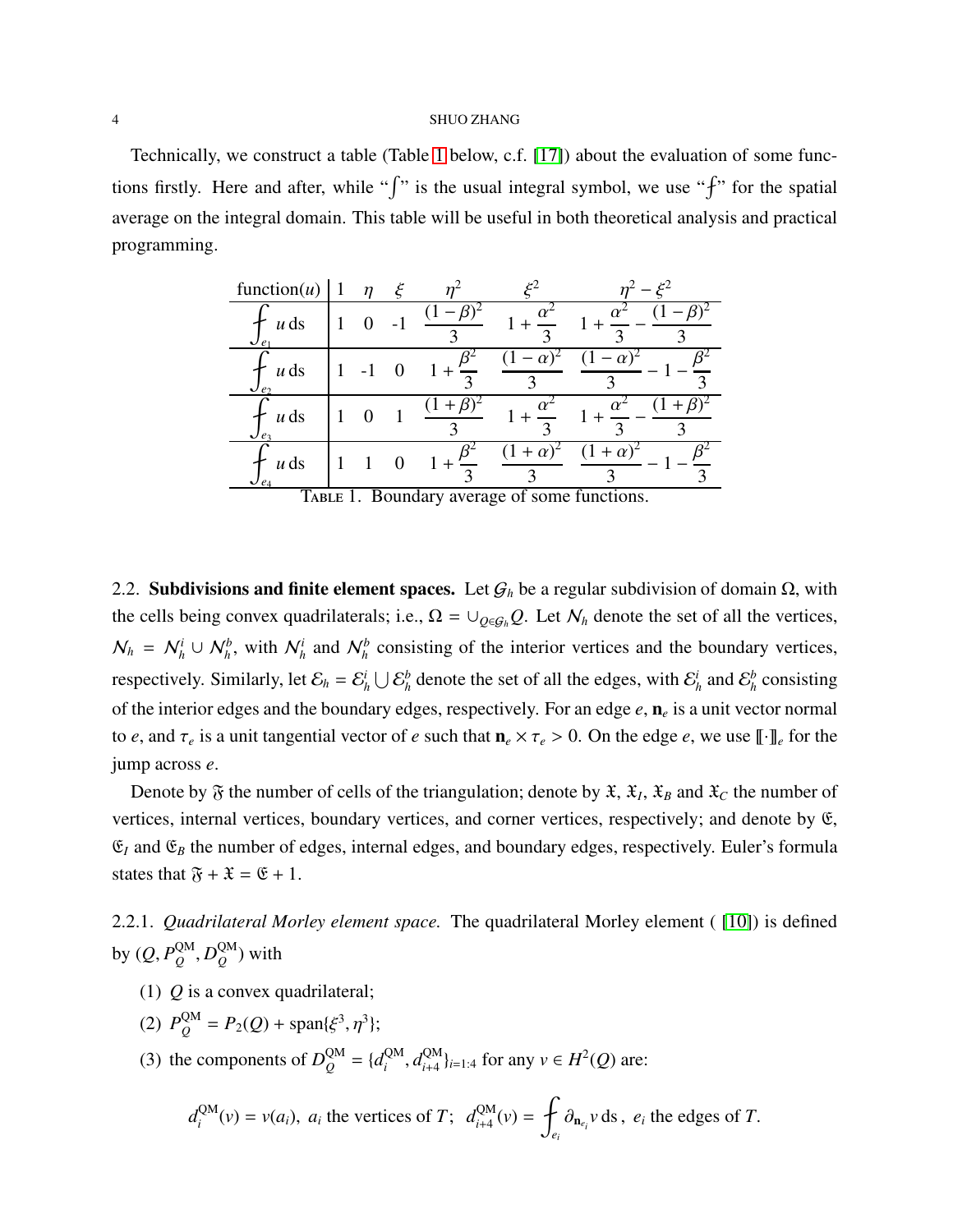Given a quadrilateral grid  $G_h$  of Ω, define the quadrilateral Morley element space  $V_h^{\text{QM}}$  $h^{\text{QM}}$  as

$$
V_h^{\text{QM}} := \{ w_h \in L^2(\Omega) : w_h|_{Q} \in P_Q^{\text{QM}}, \ \forall \ Q \in \mathcal{G}_h, \ w_h(a) \text{ is continuous at } a \in \mathcal{N}_h, \}
$$

$$
\oint_e \partial_{\mathbf{n}_e} w_h \, ds \text{ is continuous across } e \in \mathcal{E}_h^i \}.
$$

And, associated with  $H_0^2$  ${}^2_0(\Omega)$ , define

$$
V_{h0}^{\text{QM}} := \{w_h \in V_h^{\text{QM}} : w_h(a) \text{ vanishes at } a \in \mathcal{N}_h^b, \ \int_e \partial_{\mathbf{n}_e} w_h \text{ ds vanishes at } e \in \mathcal{E}_h^b\}.
$$

2.2.2. *Quadrilateral Lin-Tobiska-Zhou (QLTZ) element space.* The QLTZ element ( [\[8,](#page-18-12) [17\]](#page-18-11)) is defined by  $(Q, P_Q^{\text{QLTZ}})$ *Q* , *D* QLTZ *Q* ) with

- (1) *Q* is a convex quadrilateral;
- (2)  $P_Q^{\text{QLTZ}} = P_1(Q) + \text{span}\{\xi^2, \eta^2\};$
- (3) the components of  $D_Q^{\text{QLTZ}} = \{d_0^{\text{QLTZ}}\}$  $\{QLIZ\}}_{i=0:4}$  for any  $v \in H^1(Q)$  are:

$$
d_0^{\text{QLTZ}}(v) = \oint_Q v \, \mathrm{d}x, \text{ and } d_i^{\text{QLTZ}}(v) = \oint_{e_i} v \, \mathrm{d}s, \ e_i \text{ the edges of } T, \ i = 1:4.
$$

Associated with  $H^1(\Omega)$ , define a finite element space  $V_h^{\text{QLTZ}}$  $h_h^{\text{QLL}}$  by

$$
V_h^{\text{QLTZ}} := \{ w \in L^2(\Omega) : w|_{Q} \in P_Q^{\text{QLTZ}}, \ \forall \ Q \in \mathcal{G}_h, \ \int_e w \, \text{ds is continuous at } e \in \mathcal{E}_h^i \},
$$

and associated with  $H_0^1$  $\mathcal{O}_0^1(\Omega)$ , define a finite element space  $V_{h0}$  by

$$
V_{h0}^{\text{QLTZ}} := \{w_h \in V_h^{\text{QLTZ}} : \int_e w_h \, \text{ds} = 0 \text{ at } e \in \mathcal{E}_h^b\}.
$$

<span id="page-4-0"></span>**Lemma 1.** *(Lemma 8 of [\[17\]](#page-18-11))* curl<sub>h</sub>  $V_{h0}^{QM}$  $_{h0}^{QM} = \{w\}$ ˜ *<sup>h</sup>* ∈ *V* ˜ QLTZ  $\frac{QL1Z}{h0}$  : div<sub>h</sub>*w* ˜  $\hat{y}_h = 0$ } :=  $\hat{V}$ ˜ QLTZ *h*0 *.*

2.2.3. *Park-Sheen element space.* The Park-Sheen element space ( [\[9\]](#page-18-6)) is a piecewise linear nonconforming finite element space for  $H^1$  problem. It is defined as

$$
V_h^{\text{PS}} := \{ w \in L^2(\Omega) : w|_{Q} \in P_1(Q), \ \forall \ Q \in \mathcal{G}_h, \ \int_e w \, ds \ \text{is continuous at } e \in \mathcal{E}_h^i \},
$$

and, associated with  $H_0^1$  ${}^1_0(\Omega)$ , as

$$
V_{h0}^{\mathrm{PS}} := \{w_h \in V_h^{\mathrm{PS}} : \int_e w_h \, \mathrm{d} s = 0 \, \mathrm{at} \, e \in \mathcal{E}_h^b\}.
$$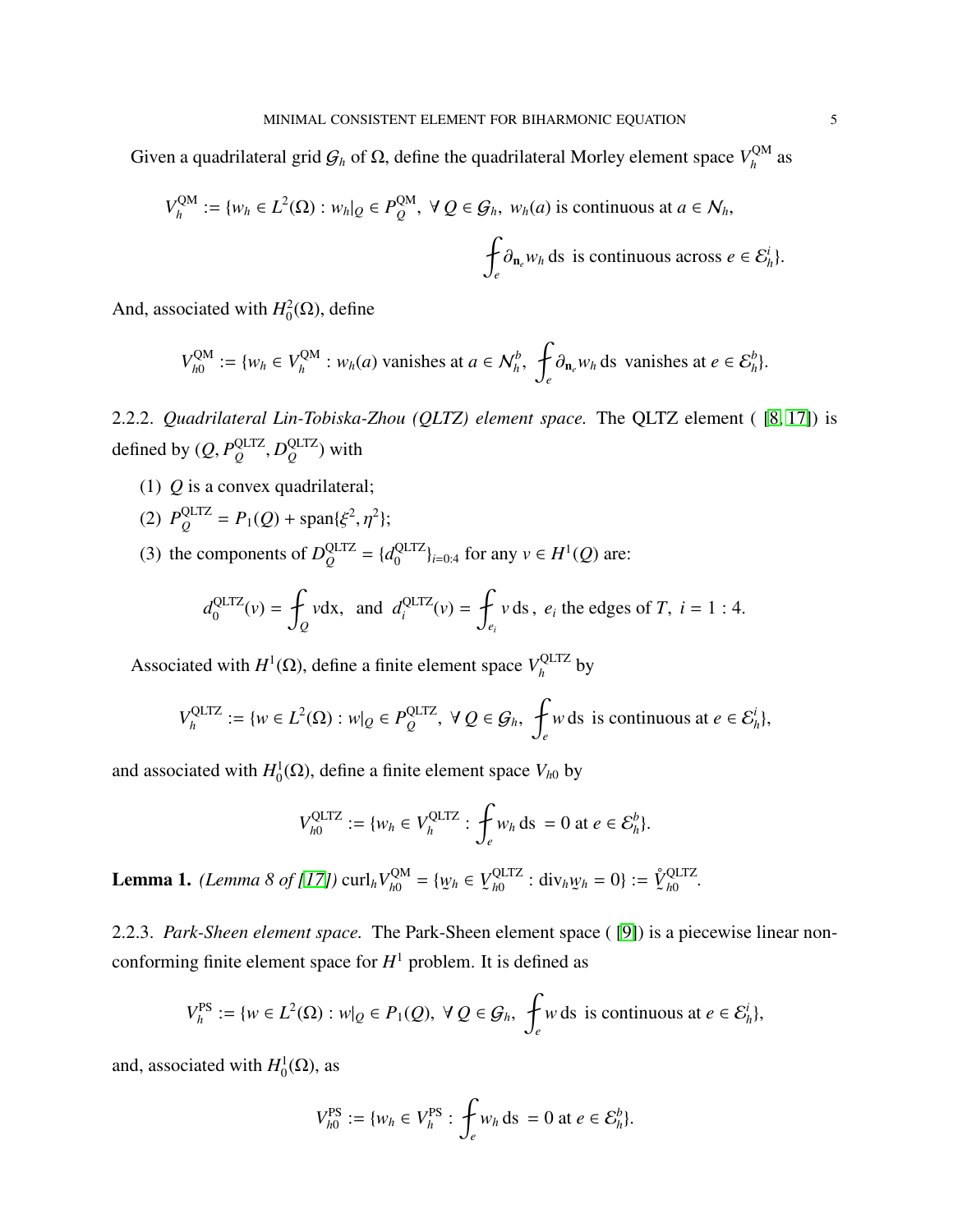Similarly, denote  $\mathring{V}$ ˜ PS  $_{h0}^{PS} := \{ \underline{v}$ ˜ *<sup>h</sup>* ∈ *V* ˜ PS  $_{h0}^{\text{PS}}$  : div<sub>h</sub>*y* ˜  $h = 0$ .

Lemma 2. *(Theorem 4.2 of [\[1\]](#page-18-13), also [\[6,](#page-18-5) [9\]](#page-18-6)) There is a constant C depending on the regularity of*  $\mathcal{G}_h$  *only, such that given*  $w \in H^2(\Omega)$ *,* 

$$
\inf_{v_h \in V_h^{\text{PS}}} (||w - v_h||_{0,\Omega}^2 + \sum_{Q \in \mathcal{G}_h} h_Q^2 ||\nabla (w - v_h)||_{0,Q}^2) \leq C \sum_{Q \in \mathcal{G}_h} h_Q^4 ||w||_{2,Q}^2.
$$

2.3. Piecewise linear element space on criss-cross grids. Given T*<sup>h</sup>* a triangulation of Ω, denote by  $V_h^{\text{le}}$  $_{h}^{\text{le}}$  the linear element space on  $\mathcal{T}_h$ ,  $V_{h0}^{\text{le}}$  $V_{h0}^{\text{le}} = V_h^{\text{le}} ∩ H_0^1$  $i_0^1(\Omega)$ , and *V* ˜ le  $\int_{h0}^{he} = (V_{h0})^2$ . Denote by  $\mathbb{P}_{h0}$ the space of piecewise constant the integral of which is zero. Consider the Stokes problem: find (*u* ˜  $, p) \in H$ ˜ 1  $l_0^1(\Omega) \times L_0^2$  $^2_0(\Omega)$  such that

<span id="page-5-1"></span>(1)  
\n
$$
\begin{cases}\n(\nabla \underline{u}, \nabla \underline{v}) + (p, \text{div}\underline{v}) &= (\underline{f}, \underline{v}) \quad \forall \underline{v} \in \underline{H}_0^1(\Omega) \\
(\text{div}\underline{u}, q) &= 0 \quad \forall q \in L_0^2(\Omega),\n\end{cases}
$$

and its discretization: find (*u* ˜  $(p_h, p_h) \in V$ ˜ le  $\mathcal{L}_{h0}^{\text{le}} \times \mathbb{P}_{h0}$ , such that

<span id="page-5-0"></span>(2) 
$$
\begin{cases} (\nabla \underline{u}_h, \nabla \underline{v}_h) + (p_h, \text{div} \underline{v}_h) & = (\underline{f}, \underline{v}_h) \quad \forall \underline{v}_h \in \underline{V}_{h0}^{\text{le}} \\ (\text{div} \underline{u}_h, q_h) & = 0 \quad \forall q_h \in \mathbb{P}_{h0}. \end{cases}
$$

In general, [\(2\)](#page-5-0) does not provide a stable discretization of [\(1\)](#page-5-1), but it can provide good approximation of *u* ˜ for some special cases. We adopt the hypothesis below.

**Hypothesis G.** (c.f. [\[11,](#page-18-14) [12\]](#page-18-15))  $\mathcal{G}_h$  is generated by uniformly refining a shape-regular quadrilateral subdivision  $G_{4h}$  of  $\Omega$  twice.

<span id="page-5-2"></span>Lemma 3. *(Theorem 4.2 of [\[12\]](#page-18-15)) Let* G*<sup>h</sup> be a quadrilateral subdivision of* Ω *that satisfies* Hypothesis G*. Let* T*<sup>h</sup> be a triangulation of* Ω *made by a criss-cross refinement of* G*h, namely dividing each quadrilateral into four subtriangles by the two diagonals. Let* (*u* ˜ , *p*) *and* (*u* ˜ *<sup>h</sup>*, *ph*) *be the solutions*

*of* [\(1\)](#page-5-1) *and* [\(2\)](#page-5-0)*, respectively. Then*

$$
||\underline{u} - \underline{u}_h||_{1,\Omega} \leq C h ||\underline{u}||_{2,\Omega}
$$

*provided* (*u* ˜  $, p) \in H$ ˜  $^{2}(\Omega)\times H^{1}(\Omega).$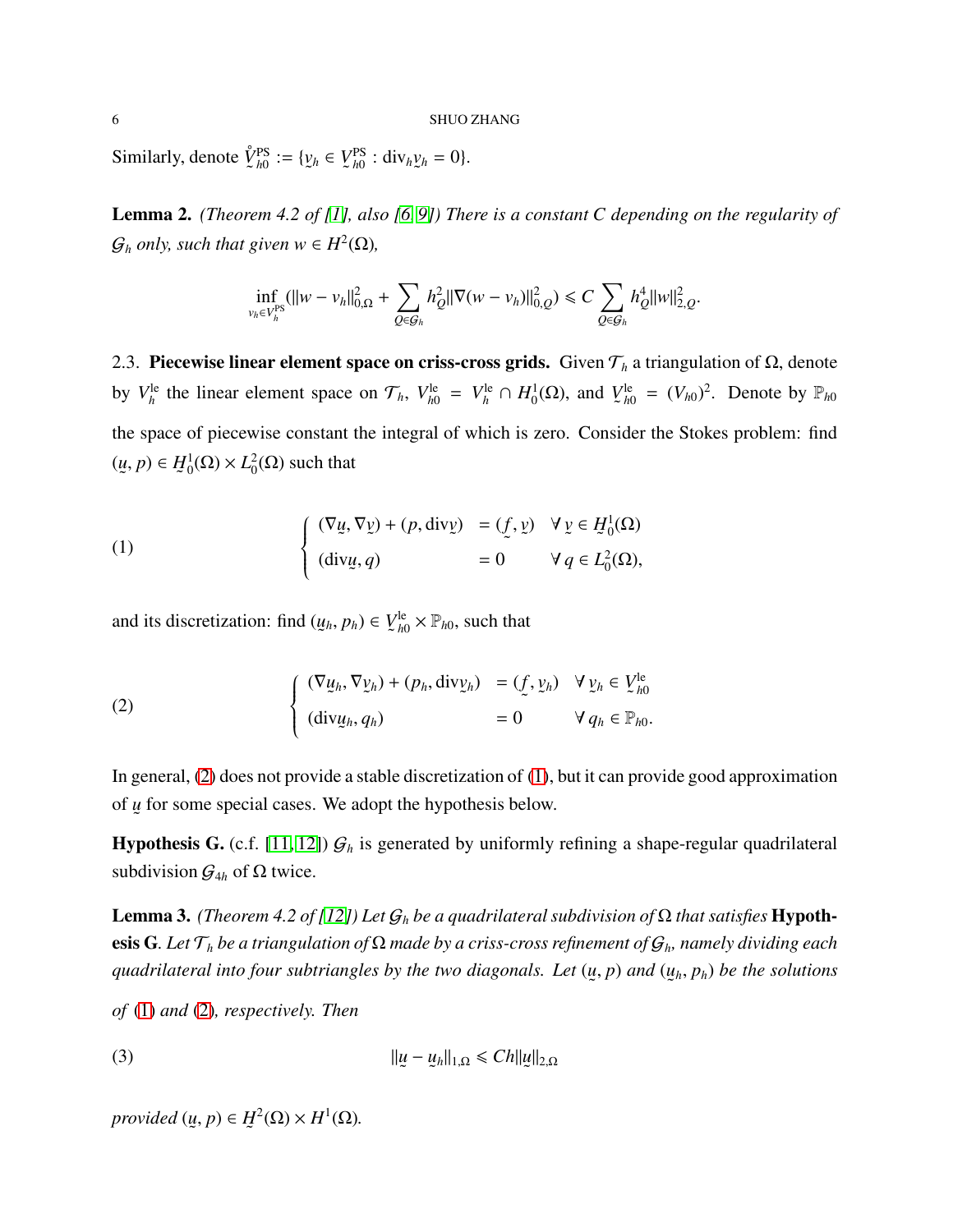

FIGURE 2. Illustration of uniformly refining twice a quadrilateral. A quadrilateral is refined by connecting the intersect point of the diagonals to the mid points of the edges. c.f. [\[12\]](#page-18-15).

Remark 4. *Denote V*˚ ˜ le  $_{h0}^{le} := \{ y$ ˜ *<sup>h</sup>* ∈ *V* ˜ le *h*0 : div*v* ˜ *<sup>h</sup>* = 0}*. Lemma [3](#page-5-2) reveals that the*

(4) 
$$
\inf_{\substack{y_h \in V_h^{\text{le}} \\ \mathcal{L} \neq 0}} \|u - v\|_{1,h} \leqslant Ch \|u\|_{2,\Omega}, \text{ for } u \in \mathring{H}_0^1(\Omega) \cap H^2(\Omega).
$$

Several finite elements are mentioned in this paper, and for readers' convenience, we list the abbreviations below.

QM: Quadrilateral Morley QLTZ: Quadrilateral Lin-Tobiska-Zhou PS: Park-Sheen le: linear element RQM: Reduced Quadrilateral Morley QGB: Quadrilateral Generalized Bilinear (see Section [3.1\)](#page-6-1) QW: Quadrilateral Wilson (see Section [3.2\)](#page-9-1)

# 3. Two quadrilateral finite elements

<span id="page-6-0"></span>In this section, we present two new finite elements on quadrilateral grids.

<span id="page-6-1"></span>3.1. A quadrilateral generalized bilinear element. Define a quadrilateral generalized bilinear element by  $(Q, P_Q^{\text{QGB}})$ *Q* , *D* QGB *Q* ), with

- (1) *Q* is a convex quadrilateral;
- (2)  $P_Q^{\text{QGB}} = P_1(Q) + \text{span}\{\xi^2 \eta^2\};$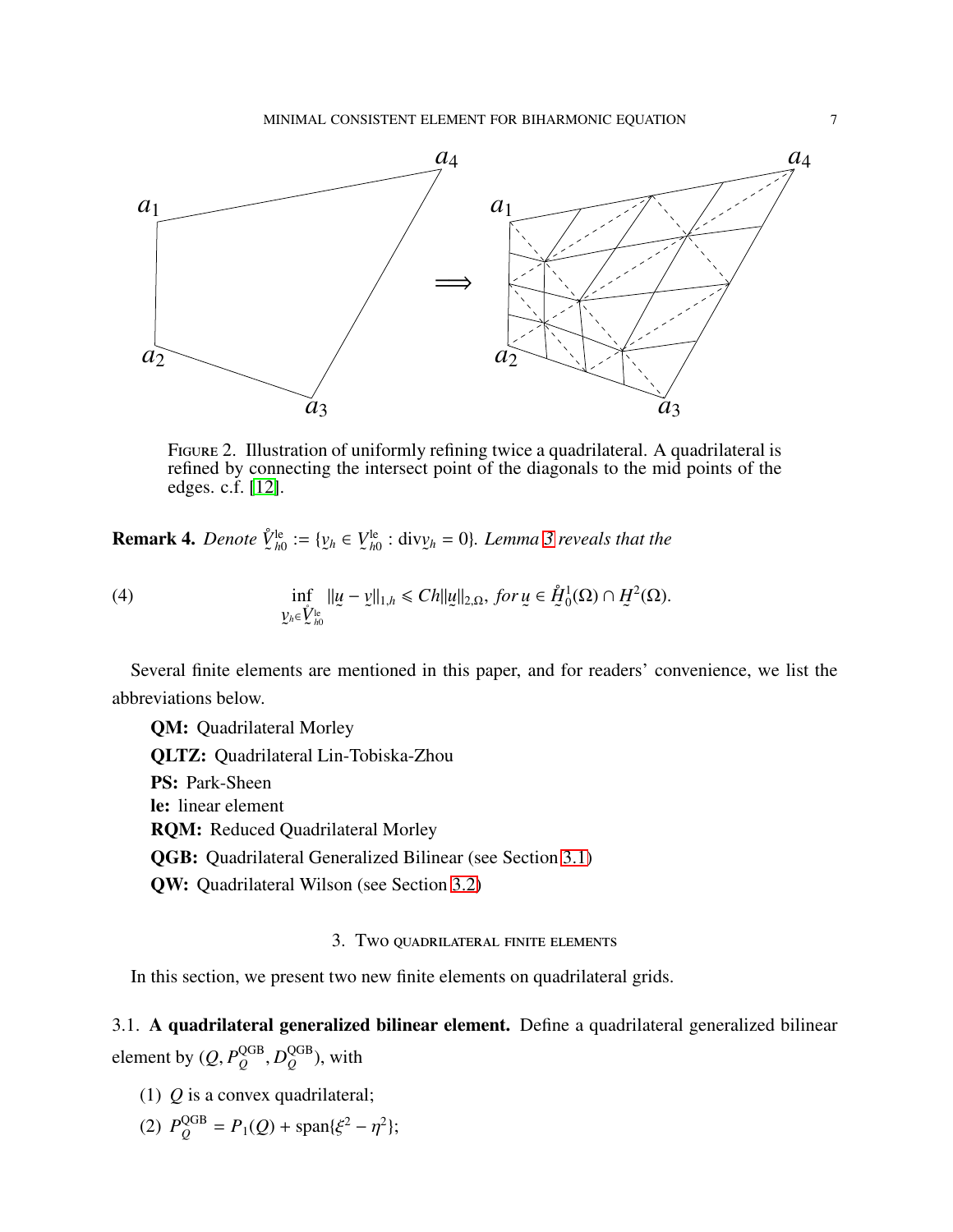(3) the components of  $D_Q^{\text{QGB}} = \{d_i^{\text{QGB}}\}$  $\{Q^{GB}\}_{i=1:4}$  for any  $v \in H^1(Q)$  are:

$$
d_i^{\text{QGB}}(v) = \oint_{e_i} v, \ e_i \text{ the edges of } Q.
$$

Define on a quadrilateral *Q*

(5) 
$$
\phi_1 = \frac{3}{8}(\xi^2 - \eta^2) + \frac{\beta - 2}{4}\xi + \frac{\alpha - 4}{4}\eta + \frac{2 - \alpha^2 + \beta^2}{8}
$$

(6) 
$$
\phi_2 = -\frac{3}{8}(\xi^2 - \eta^2) - \frac{\beta}{4}\xi + \frac{2-\alpha}{4}\eta + \frac{\alpha^2 - \beta^2 + 2}{8}
$$

(7) 
$$
\phi_3 = \frac{3}{8}(\xi^2 - \eta^2) + \frac{\beta + 2}{4}\xi + \frac{\alpha + 4}{4}\eta + \frac{2 - \alpha^2 + \beta^2}{8}
$$

(8) 
$$
\phi_4 = -\frac{3}{8}(\xi^2 - \eta^2) - \frac{\beta}{4}\xi - \frac{2+\alpha}{4}\eta + \frac{\alpha^2 - \beta^2 + 2}{8},
$$

then  $\phi_i \in P^{\text{QGB}}_O$  $\frac{QGB}{Q}$  and  $d_i^{\text{QGB}}$  $i_i^{\text{QGB}}(\phi_j) = \delta_{ij}, i, j = 1 : 4$ . This proves the uni-solvence. Given  $v \in P_Q^{\text{QGB}}$ *Q* , then  $v = \sum_{i=1}^{4} d_i^{\text{QGB}}$  $\int_{i}^{QGB}(v)\phi_i$ . Direct calculation leads to that

$$
v = \frac{3}{8}(d_1^{\text{QGB}}(v) + d_3^{\text{QGB}}(v) - d_2^{\text{QGB}}(v) - d_4^{\text{QGB}}(v))(\xi^2 - \eta^2) + v', \text{ with } v' \in P_1(Q).
$$

This way, given  $v \in P_Q^{\text{QGB}}$  $Q_Q^{\text{GB}}$ ,  $v \in P_1(Q)$  if and only if  $d_1^{\text{QGB}}$  $q_1^{\text{QGB}}(v) + d_3^{\text{QGB}}$  $d_3^{\text{QGB}}(v) = d_2^{\text{QGB}}$  $q_2^{\text{QGB}}(v) + d_4^{\text{QGB}}$  $\frac{QGB}{4}(\nu).$ 

Note that the nodal parameters make sense for  $v \in H^1(Q)$ . Define the interpolator  $I_Q^{\text{QGB}}$ :  $H^1(Q) \to P_Q^{\text{QGB}}$  $^{\rm QGB}_{\it Q}$  by  $d^{\rm QGB}_{\it i}$  $q_i^{\text{QGB}}(I_Q^{\text{QGB}}v) = d_i^{\text{QGB}}$  $i_i^{\text{QGB}}(v)$  for  $i = 1 : 4$ .

<span id="page-7-0"></span>Lemma 5. *(c.f. proof of Lemma 3 of [\[17\]](#page-18-11)) There is a constant C, depending on the regularity of the quadrilateral Q only, such that*

(9) 
$$
|\oint_{e_i} w - \oint_{e_j} w| \leq C |w|_{1,Q}, \quad \forall w \in H^1(Q).
$$

**Lemma 6.** The interpolation  $I_O^{\text{QGB}}$  $Q_Q^{\text{GB}}$  *is stable in the sense that*  $\|\nabla I_h^{\text{QGB}} w\|_{0,Q} \leq C \|\nabla w\|_{0,Q}$ , with a *generic constant C depending on the regularity of the quadrilateral only.*

*Proof.* For simplicity, denote  $d_i := \oint_{e_i} w$ , and  $\phi = \sum_{i=1:4} d_i \phi_i$ . Then

$$
\partial_{\mathbf{r}}\phi = 3\xi/4(d_1-d_2+d_3-d_4) + \beta/4(d_1-d_2+d_3-d_4) + 1/2(d_3-d_1),
$$

and

$$
\partial_s \phi = 3/4\eta(-d_1 + d_2 - d_3 + d_4) + \alpha/4(d_1 - d_2 + d_3 - d_4) + (d_3 - d_1) + 1/2(d_2 - d_4).
$$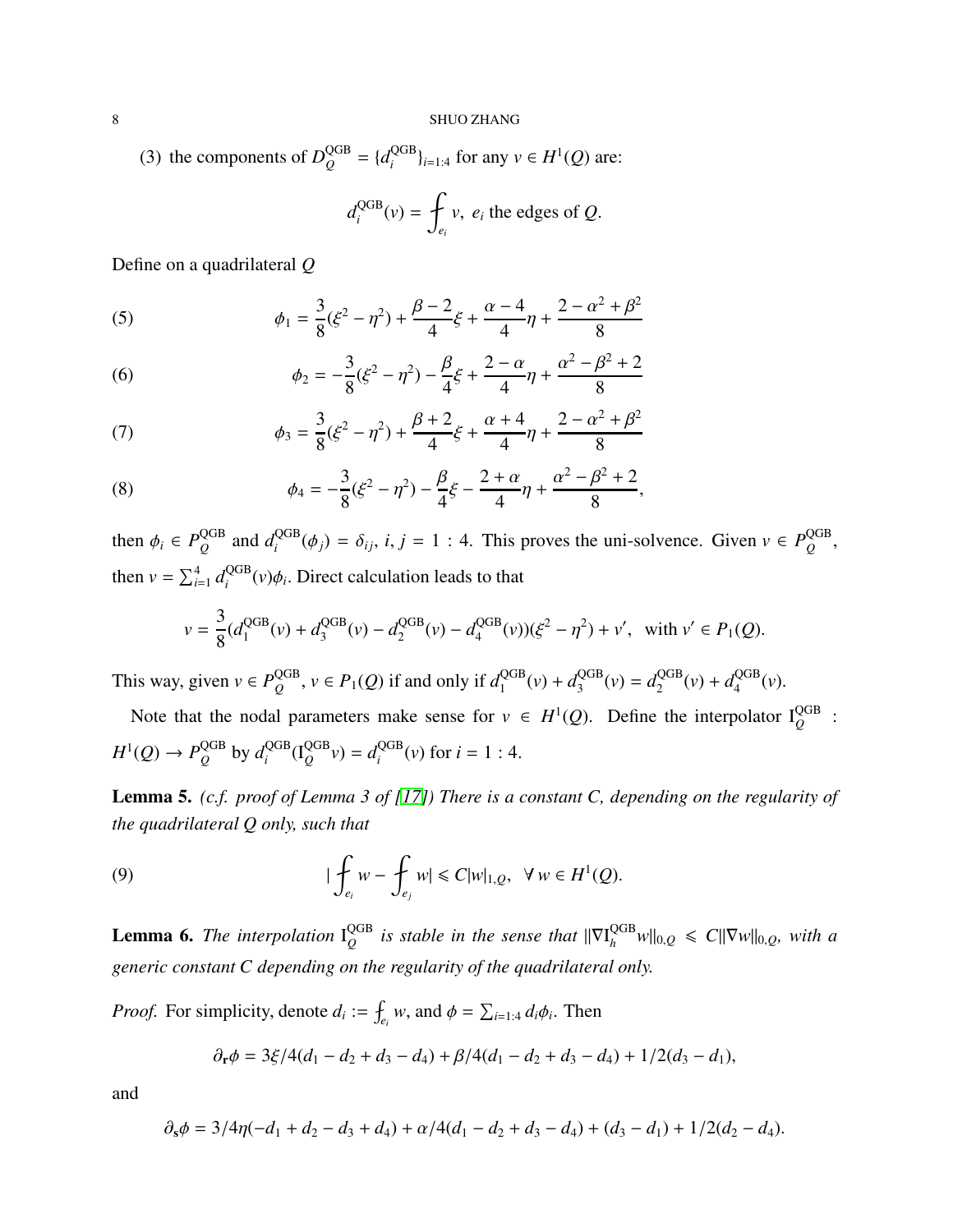We have used the fact that  $\partial_{\bf r} \eta = \partial_{\bf s} \xi = 0$ . This way, by Lemma [5,](#page-7-0)

$$
\int_{Q} |\nabla \phi|^2 \equiv \int_{Q} |\partial_{\mathbf{r}} \phi|^2 + |\partial_{\mathbf{s}} \phi|^2 \leq C \left( (d_1 - d_2)^2 + (d_3 - d_4)^2 + (d_1 - d_3)^2 + (d_2 - d_4)^2 \right) \leq C |w|_{1,Q}^2.
$$

The proof is completed.

Given a quadrilateral subdivision  $G_h$ , define the generalized bilinear element space by

$$
V_h^{\text{QGB}} := \{ w \in L^2(\Omega) : w|_{Q} \in P_Q^{\text{QGB}}, \ \forall \ Q \in \mathcal{G}_h, \ \int_e w \text{ is continuous across } e \in \mathcal{E}_h^i \},
$$

and, associated with  $H_0^1$  $_{0}^{1}(\Omega),$ 

$$
V_{h0}^{\text{QGB}} := \{ w \in V_h^{\text{QGB}} : \int_e w = 0 \text{ at } e \in \mathcal{E}_h^b \}.
$$

Define  $I_h^{\rm QGB}$  :  $H^1(\Omega) \rightarrow V_h^{\rm QGB}$  $\int_h^{\text{QGB}}$  by  $(I_h^{\text{QGB}} v)|_Q = I_Q^{\text{QGB}}$  $Q_Q^{\text{GB}}(v|_Q)$  for any  $Q \in \mathcal{G}_h$ . Then  $I_h^{\text{QGB}}H_0^1$  $V_{h0}^1(\Omega) \subset V_{h0}^{\text{QGB}}$ , <sub>дов</sub><br><sup>h0</sup> Denote I ˜ QGB  $_{h}^{\text{QGB}} = (I_h^{\text{QGB}})^2.$ 

Lemma 7. QGB  $\frac{QGB}{h}$ *ν* − *ν*|<sub>1,*h*</sub> ≤ *Ch*|*v*|<sub>2,Ω</sub> *for ν* ∈ *H*<sub>0</sub><sup>1</sup>  $H^2(\Omega) \cap H^2(\Omega);$ 

*(2) let*  $\mathcal{T}_h$  *be a triangulation of*  $\Omega$  *made by a criss-cross refinement of*  $\mathcal{G}_h$ *; then* 

$$
I_h^{\text{QGB}}V_{h0}^{\text{le}}(\mathcal{T}_h) = V_{h0}^{\text{PS}}(\mathcal{G}_h), \text{ and } \underline{I}_h^{\text{QGB}}\hat{V}_{h0}^{\text{le}}(\mathcal{T}_h) = \hat{V}_{h0}^{\text{PS}}(\mathcal{G}_h).
$$

*Proof.* (1) As 
$$
V_{h0}^{PS} \subset V_{h0}^{QGB}
$$
,  $I_h^{QGB} w_h = w_h$  for  $w_h \in V_{h0}^{QGB}$ , and  

$$
|I_h^{QGB} v - v|_{1,h} = \inf_{w_h \in V_{h0}^{QGB}} |I_h^{QGB} (v - w_h) - (v - w_h)|_{1,h} \le C \inf_{w_h \in V_{h0}^{PS}} |v - w_h|_{1,h} \le C h |v|_{2,\Omega}.
$$

(2) Given  $w_h \in V_{h0}^{\text{le}}$  $f_{h0}^{\text{le}}(\mathcal{T}_h)$ , then  $f_e w = \frac{1}{2}$  $\frac{1}{2}(w_h(L_e) + w_h(R_e))$  for every  $e \in \mathcal{E}_h$ , where  $L_e$  and  $R_e$  are the two ends of *e*. Now given  $Q \in \mathcal{G}_h$  with edges  $e_i^Q$  $\frac{\varrho}{i}$ , *i* = 1 : 4 with anticlockwise order, evidently  $f_{e_1^Q} w_h + f_{e_3^Q} w_h = f_{e_2^Q} w_h + f_{e_4^Q} w_h$ , and  $f_{e_1^Q} \Gamma_h^{\text{QGB}} w_h + f_{e_3^Q} \Gamma_h^{\text{QGB}} w_h = f_{e_2^Q} \Gamma_h^{\text{QGB}} w_h + f_{e_3^Q} \Gamma_h^{\text{QGB}} w_h$  $\oint_{e_4^Q} I_h^{\text{QGB}} w_h$ , thus  $I_h^{\text{QGB}} w_h|_Q \in P_1(Q)$ . Namely  $I_h^{\text{QGB}} w_h|_Q \in V_{h0}^{\text{PS}}$  $_{h0}^{\text{PS}}(\mathcal{G}_h)$ . Similarly, <u>I</u> ˜ QGB *h V* ˜ le  $_{h0}^{le}$  ( $\mathcal{T}_h$ ) = *V* ˜ PS  $\int_{h0}^{PS} (\mathcal{G}_h)$ . It is easy to verify that  $\int_K \text{div} \mathbf{I}$ ˜ QGB *<sup>h</sup> w* ˜  $h = \int_K w$ ˜ *<sup>h</sup>*, and the assertion follows.

The proof is completed.  $\Box$ 

Remark 8. A similar result to Item 2 of Lemma 7 can be found in [\[6\]](#page-18-5).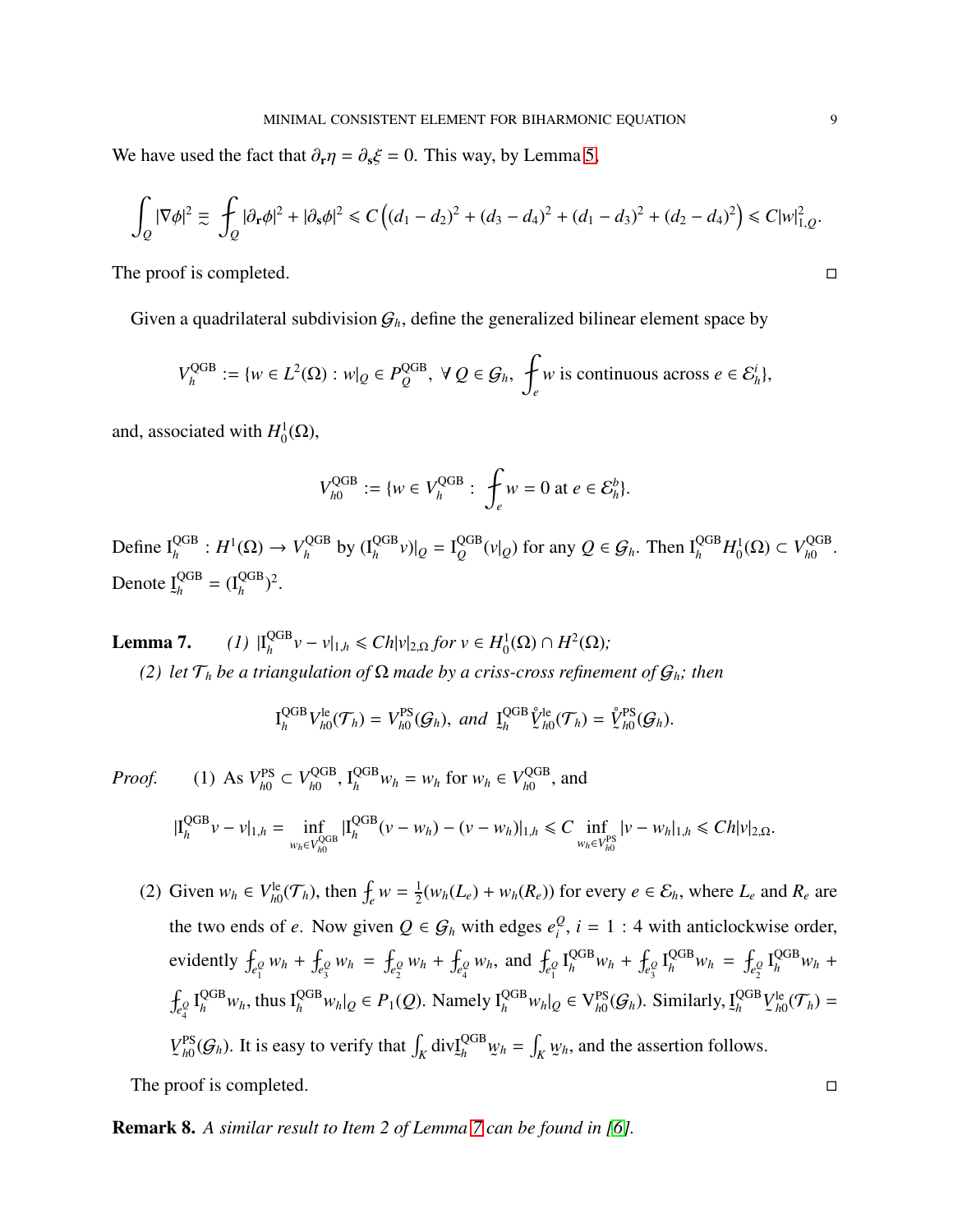<span id="page-9-1"></span>3.2. A quadrilateral Wilson element. The quadrilateral Wilson element is defined by  $(Q, P_Q^{\text{QW}})$  $_Q^{\rm QW}, D_Q^{\rm QW}$ *Q* ), with

- (1) *Q* is a convex quadrilateral;
- (2)  $P_Q^{\text{QW}} = P_2(Q);$

(3) the components of  $D_Q^{\text{QW}} = \{d_i^{\text{QW}}\}$  $\{P_i^{\text{QW}}\}_{i=1:6}$  for any *v* ∈ *H*<sup>2</sup>(*Q*) are:

$$
d_i^{QW}(v) = v(a_i)
$$
,  $a_i$  the vertices of T;  $d_5^{QW}(v) = \int_Q \partial_{\xi\xi} v$ ,  $d_6^{QW}(v) = \int_Q \partial_{\eta\eta} v$ .

Lemma 9. *The quadrilateral Wilson element is uni-solvent.*

*Proof.* Define

(10) 
$$
\phi_4 = -\frac{1}{8(\beta+1)} \left[ -( \xi + \eta + 1)^2 + (\alpha + \beta - 1)^2 \right]
$$

(11) 
$$
\phi_3 = \frac{1}{4(1-\alpha)}((\xi+1)^2 - \alpha^2) - \frac{1+\alpha}{1-\alpha}\phi_4
$$

(12) 
$$
\phi_2 = \frac{1}{2(\beta - 1)}(\eta - (1 - \beta)) - \frac{1}{1 - \beta}\phi_3 - \frac{\beta}{\beta - 1}\phi_4
$$

(13) 
$$
\phi_1 = 1 - \phi_2 - \phi_3 - \phi_4
$$

(14) 
$$
\phi_5 = (\alpha - \beta + 1)\xi^2 + 2\alpha\xi + 2\alpha\xi\eta + (\alpha + \beta - 1)(1 - \alpha^2)
$$

(15) 
$$
\phi_6 = \xi^2 - \eta^2 + 2\beta\xi - 2\alpha\eta + \beta^2 - \alpha^2.
$$

It is easy to verify that  $d_i^{\text{QW}}$  $Q^{\text{QW}}(\phi_j) = \delta_{ij}$ . The proof is completed.

Given a quadrilateral subdivision  $G_h$ , define the quadrilateral Wilson element space by

$$
V_h^{\text{QW}} := \{ w \in L^2(\Omega) : w|_{Q} \in P_2(Q), \ \forall \ Q \in \mathcal{G}_h, \ \text{w is continuous at } a \in \mathcal{N}_h \},
$$

and, associated with  $H_0^1$  $_{0}^{1}(\Omega),$ 

$$
V_{h0}^{\text{QW}} := \{ w \in V_h^{\text{QW}} : w(a) = 0 \text{ at } a \in \mathcal{N}_h^b \}.
$$

# 4. A minimal consistent finite element space for biharmonic equation

<span id="page-9-0"></span>In this section, we study the discretization of biharmonic equation on quadrilateral grids, and present a consistent finite element method with piecewise quadratic polynomials. Consider the model problem:

(16) 
$$
\begin{cases} \Delta^2 u = f & \text{in } \Omega \\ u = \frac{\partial u}{\partial \mathbf{n}} = 0 & \text{on } \partial \Omega. \end{cases}
$$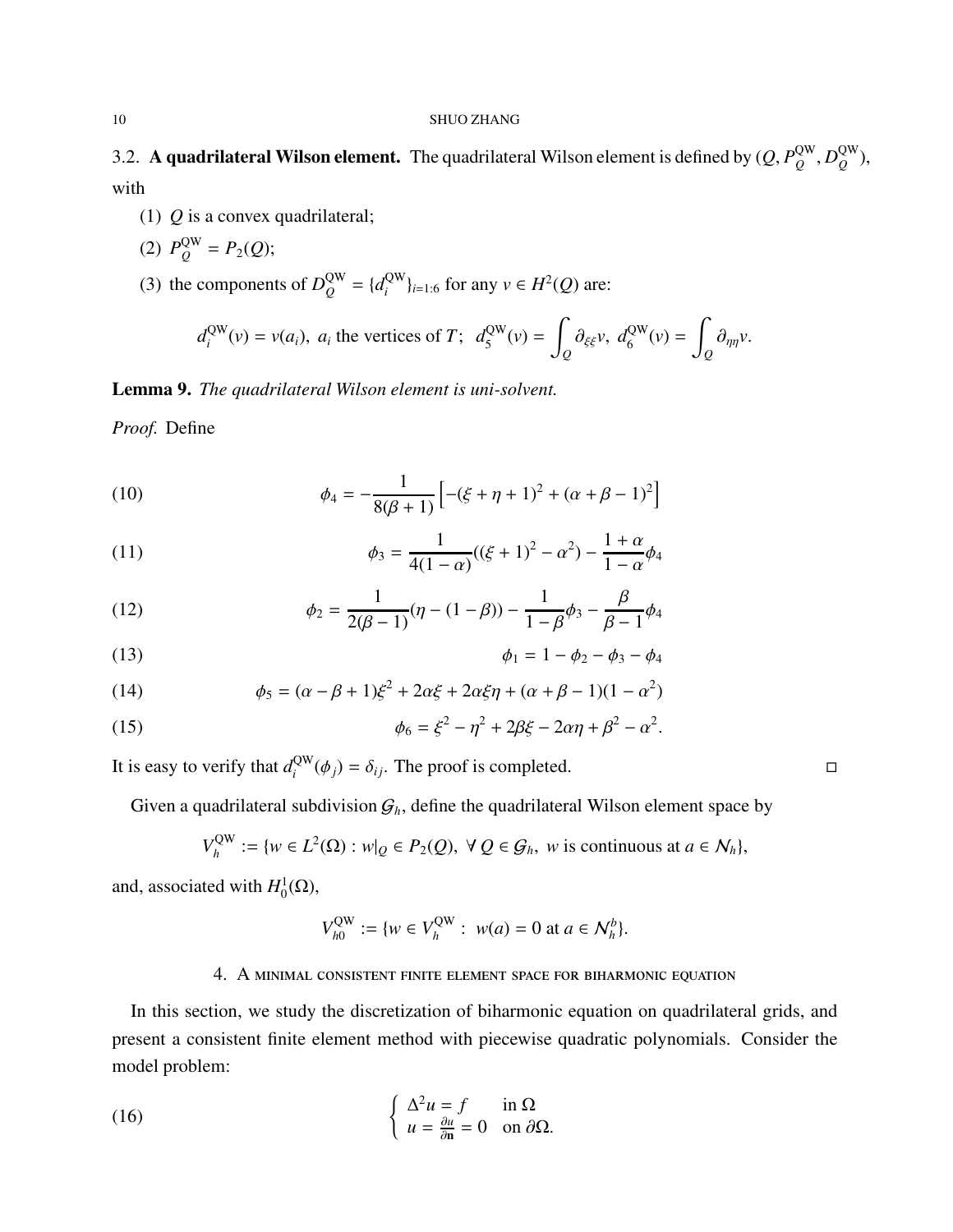The variational problem is, with  $f \in L^2(\Omega)$ ,

(17) find 
$$
u \in H_0^2(\Omega)
$$
, such that  $(\nabla^2 u, \nabla^2 v) = (f, v)$ ,  $\forall v \in H_0^2(\Omega)$ .

Let  $G_h$  be a quadrilateral subdivision of  $\Omega$  and define piecewise quadratic element spaces on  $G_h$  by

<span id="page-10-0"></span>• reduced quadrilateral Morley (RQM for short) finite element space

(18) 
$$
V_h^{\text{RQM}} := \{v_h \in L^2(\Omega) : v_h|_{Q} \in P_2(Q), \ \forall \ Q \in \mathcal{G}_h, \ v_h(a) \text{ is continuous on } a \in \mathcal{X}_h, \}
$$
  
and 
$$
\int_e \frac{\partial v_h}{\partial n_e} \text{ is continuous along } e \in \mathcal{E}_h^i\};
$$

• homogeneous RQM finite element space:

$$
(19) \qquad V_{h0}^{\text{RQM}} := \{v_h \in V_h^{\text{RQM}} : v_h(a) = 0 \text{ on } a \in \mathcal{X}_h \setminus \mathcal{X}_h^i, \ \int_e \frac{\partial v_h}{\partial n_e} = 0 \text{ on } e \in \mathcal{E}_h \setminus \mathcal{E}_h^i\}.
$$

Consider the finite element problem for [\(17\)](#page-10-0):

<span id="page-10-1"></span>(20) find 
$$
u_h \in V_{h0}^{\text{RQM}}
$$
, such that 
$$
\sum_{K \in \mathcal{G}_h} (\nabla^2 u_h, \nabla^2 v) = (f, v), \ \forall \ v \in V_{h0}^{\text{RQM}}.
$$

As  $V_{b0}^{\text{RQM}}$  $V_{h0}^{\text{RQM}} \subset V_{h0}^{\text{QM}}$  $\frac{Q_{\text{M}}}{h_0}$ , The well-posed-ness of [\(20\)](#page-10-1) follows by [\[10\]](#page-18-9).

The main result of this paper is the theorem below.

<span id="page-10-2"></span>**Theorem 10.** Let u and  $u_h$  be the solutions of [\(17\)](#page-10-0) and [\(20\)](#page-10-1), respectively. If  $u \in H^3(\Omega)$ , then

(21) 
$$
|u - u_h|_{2,h} \leq C h(|u|_{3,\Omega} + h||f||_{0,\Omega}).
$$

We postpone the proof of Theorem [10](#page-10-2) after some technical lemmas.

#### 4.1. **Approximation of**  $V_{h0}^{\text{RQM}}$ *h*0 .

4.1.1. *Approximation of Park-Sheen space revisited.* Recall *V*˚ ˜ PS  $_{h0}^{PS}$  := {*w* ˜  $h \in (V_{h0}^{\text{PS}})$  $\frac{\text{PS}}{h0}$ <sup>2</sup> : div $\psi$ ˜  $h|K =$ 0, on  $K \in \mathcal{G}_h$ . We are going to construct the approximation result below.

Lemma 11. *Provided* Hypothesis G *for* G*h, and let w* ˜ ∈ *H*˚ ˜ 1  $_{0}^{1}(\Omega)\cap$  H ˜  $^{2}(\Omega)$ *. Then* 

(22) 
$$
\inf_{\substack{y_h \in V_{h0}^{\text{PS}}}} ||w - y_h||_{1,h} \leq C h ||w||_{2,\Omega}.
$$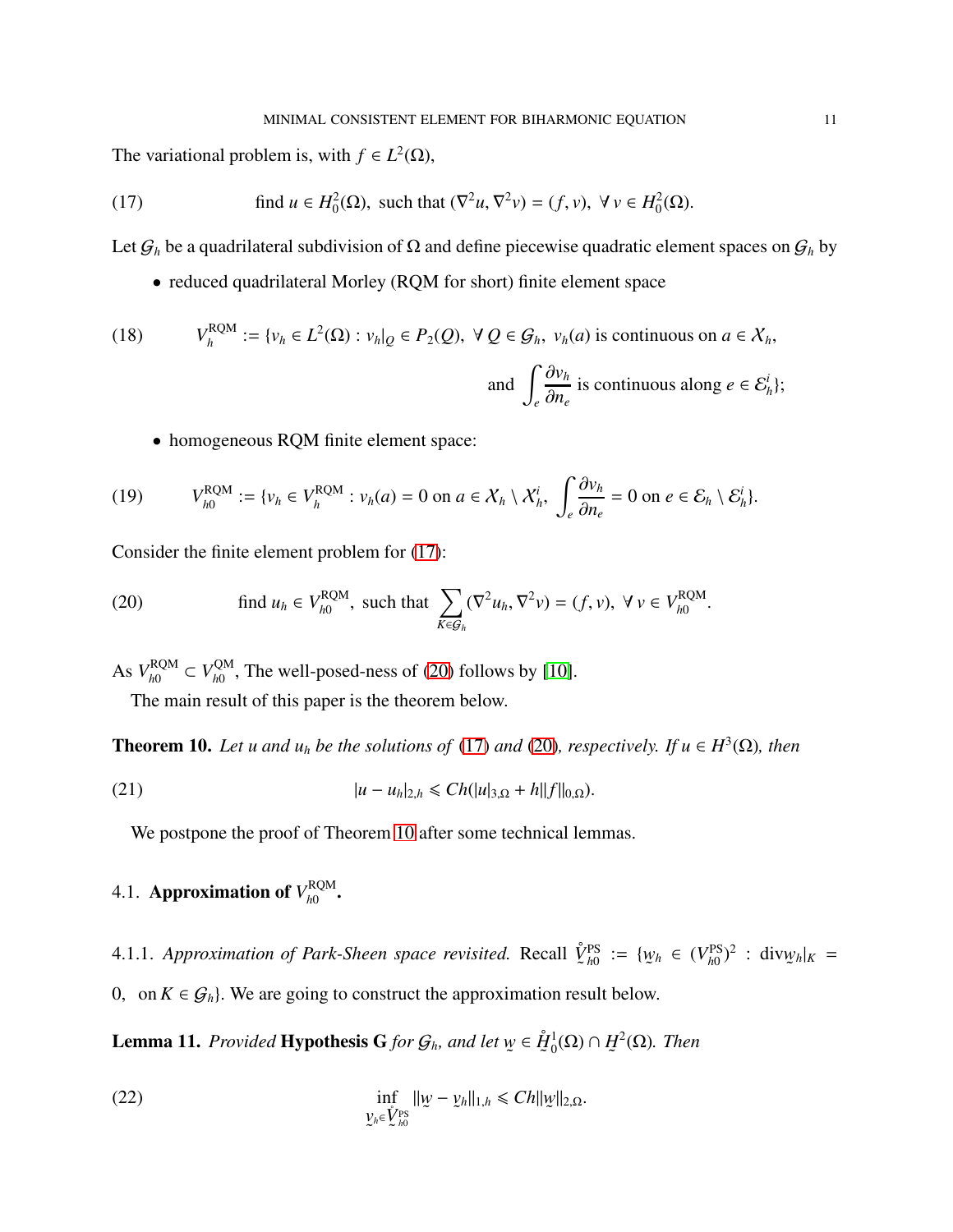*Proof.* Let  $\mathcal{T}_h$  be a triangulation of  $\Omega$  made by a criss-cross refinement of  $\mathcal{G}_h$ . Define P ˜ le *h*0 :  $\mathring{H}$ ˜ 1  ${}^1_0(\Omega) \to \mathring{V}$ ˜ le  $\frac{16}{h0}$  such that

(23) 
$$
(\nabla \underline{\mathbf{P}}_{h0}^{\text{le}} \underline{\mathbf{u}}, \nabla \underline{\mathbf{v}}_h) = (\nabla \underline{\mathbf{u}}, \nabla \underline{\mathbf{v}}_h), \quad \underline{\mathbf{u}} \in \mathring{\underline{\mathbf{H}}}^1_0(\Omega), \ \forall \underline{\mathbf{v}}_h \in \mathring{\mathbf{V}}_{h0}^{\text{le}}.
$$

By Lemma [3,](#page-5-2) the operator  $P$ ˜ le *h*0 is well defined, and

(24) 
$$
\| \underline{u} - \underline{P}_{h0}^{\text{le}} \underline{u} \|_{1,\Omega} \le C h \| \underline{u} \|_{2,\Omega}, \text{ for } \underline{u} \in \mathring{H}_0^1(\Omega) \cap \underline{H}^2(\Omega).
$$

Therefore, by Lemma 7, given *u* ˜ ∈ *H*˚ ˜ 1  $_{0}^{1}(\Omega)\cap\bar{H}% _{0}^{1}(\Omega)$ ˜  $^2(\Omega),$ 

inf *v*  $y_h ∈ \mathring{V}$ ˜ PS *h*0 |*u* ˜ − *v* ˜  $|h|_{1,h} \leq |u|$ ˜ − I ˜ QGB *h* P ˜ le *h*0 *u* ˜  $|_{1,\Omega} \leq |_{\mathcal{U}}$ ˜ − I ˜ QGB  $\frac{QGB}{h}$ и ˜  $|_{1,\Omega}+|_{\mathcal{I}}$ ˜ QGB  $\frac{QGB}{h}$ и ˜  $-\underline{I}$ ˜ QGB *h* P ˜ le  $_{h0}^{le}$ *u* ˜  $|_{1,\Omega}$ 

$$
\leqslant |\underline{u}-\underline{I}_h^{\text{QGB}}\underline{u}|_{1,\Omega}+C|\underline{u}-\underline{P}_{h0}^{\text{le}}\underline{u}|_{1,\Omega}\leqslant Ch|\underline{u}|_{2,\Omega}.
$$

This completes the proof.  $\Box$ 

# 4.1.2. *Approximation of RQM space.*

**Lemma 12.** curl $V_{h0}^{RQM}$  $\frac{d}{d\Omega}$ <sup>RQM</sup> =  $\hat{\underline{V}}$ ˜ PS *h*0 *.*

*Proof.* Evidently, curl $V_{b0}^{RQM}$  $\ell_{h0}^{\text{RQM}} \subset \mathring{V}$ ˜ PS *h*0 . On the other hand, given *w* ˜  $h \in \mathring{V}$ ˜ PS  $\frac{\text{PS}}{h0}$  ⊂  $\hat{\cancel{V}}$ ˜ QLTZ  $_{h0}^{\text{QL12}}$ , by Lemma [1,](#page-4-0) there exists a  $\varphi_h \in V_{h0}^{\text{QM}}$  $\chi_{h0}^{\text{QM}}$ , such that curl<sub>*h*</sub> $\varphi_h = \psi$ ˜ *h*. Note that curl  $(\varphi_h|_K) \in (P_1(K))^2$  for any *K*, and thus  $\varphi_h|_K \in P^2(K)$  on any  $K \subset \mathcal{G}_h$ , and we obtain  $\varphi_h \in V_{h0}^{RQM}$  $_{h0}^{\text{RQM}}$  and thus curl $V_{h0}^{\text{RQM}}$  $\chi_{h0}^{\text{RQM}}$  ⊃  $\overset{\circ}{\mathcal{V}}$ ˜ PS  $\frac{PS}{h0}$ . The proof is completed.  $\Box$ 

<span id="page-11-0"></span>**Theorem 13.** *Provided* **Hypothesis G** *for*  $G_h$ *, and let*  $u \in H_0^2(\Omega) \cap H^3(\Omega)$ *. Then* 

(25) 
$$
\inf_{v_h \in V_{h0}^{RQM}} |u - v_h|_{2,h} \leq C h |u|_{3,\Omega}.
$$

*Proof.* Given  $u \in H_0^2$  $\mathcal{L}_0^2$ (Ω) ∩  $H^3$ (Ω), curl*u* ∈  $\mathring{H}$ ˜ 1  $_{0}^{1}(\Omega)\cap\bar{H}% _{0}^{1}(\Omega)$ ˜  $^{2}(\Omega)$ . Thus

$$
\inf_{v_h \in V_{h0}^{\text{ROM}}} |u - v_h|_{2,h} = \inf_{v_h \in V_{h0}^{\text{ROM}}} |\text{curl} u - \text{curl}_h v_h|_{1,h} = \inf_{\substack{v_h \in \hat{V}_{h0}^{\text{PS}}} |\text{curl} u - v_h|_{1,h} \leq C h |\text{curl} u|_{2,\Omega} = C h |u|_{3,\Omega}.
$$

This completes the proof.  $\Box$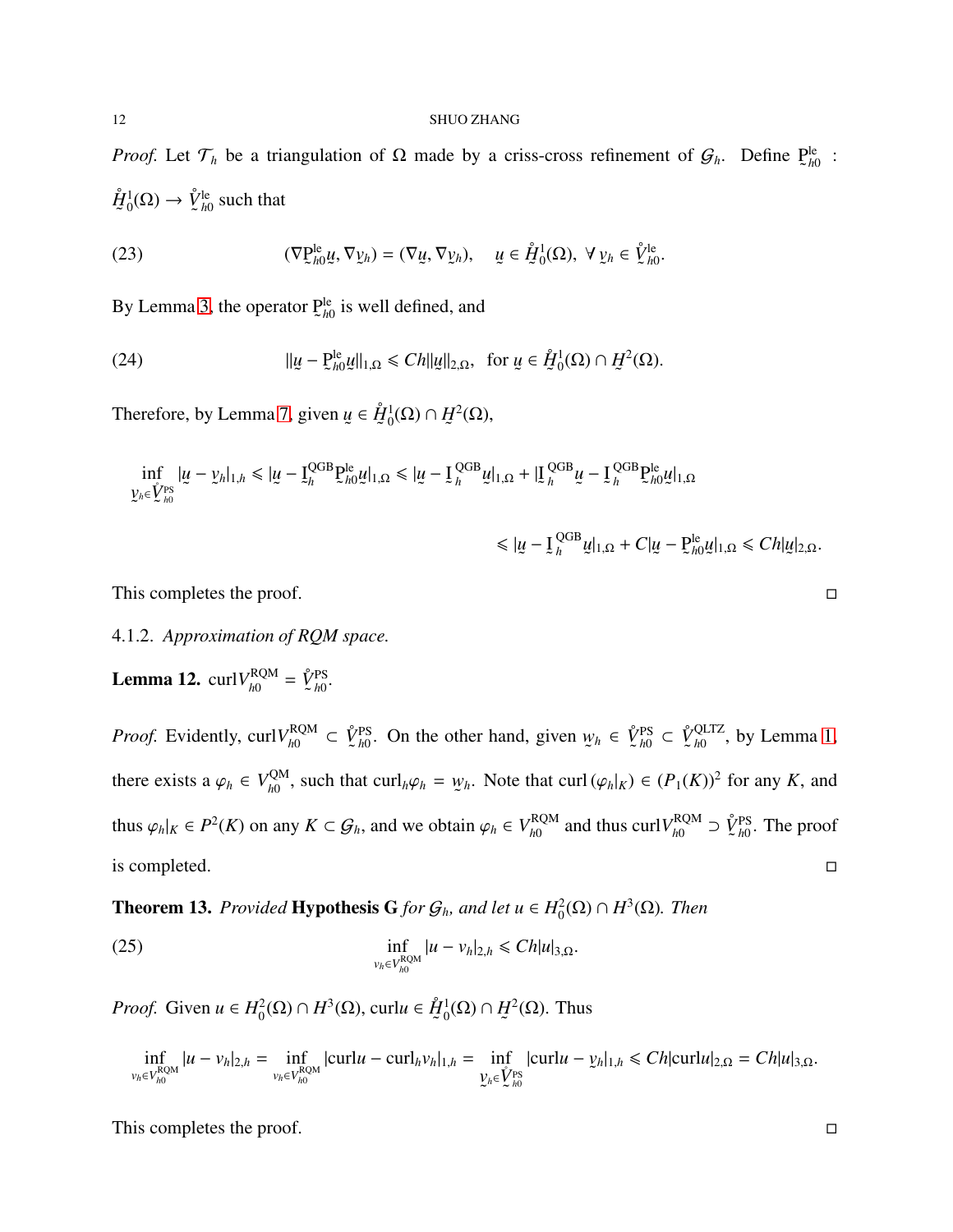4.2. Proof of Theorem [10.](#page-10-2) The proof of Theorem [10](#page-10-2) is similar to the analysis in [\[13\]](#page-18-16) and [\[10\]](#page-18-9). By the second Strang Lemma, we have

(26) 
$$
||u - u_h||_{2,h} \leq C \Big( \inf_{\substack{v_h \in V_{h0}^{RQM} \\ v_h \in V_{h0}^{ROM}}} ||u - u_h||_{2,h} + \sup_{0 \neq w_h \in V_{h0}^{RQM}} \frac{|(\nabla^2 u, \nabla^2_h w_h) - (f, w_h)|}{||w_h||_{2,h}} \Big),
$$

where the first term is the approximation error and the second one is the consistency error.

Let  $\mathcal{T}_h$  be a triangulation of  $\Omega$  generated by a criss-cross refinement of  $\mathcal{G}_h$ , and  $V^{\text{le}}_{h}$  $h_0^{\text{le}}(\mathcal{T}_h)$  be the homogeneous linear element space on  $\mathcal{T}_h$ . Denote by  $I_h$  the nodal interpolation of  $V_{h0}^{\text{le}}$  $h_{h0}^{\text{le}}$ . Then by Green formula,

(27) 
$$
(f, I_h w_h) = (\Delta^2 u, I_h w_h) = -\int_{\Omega} \nabla \Delta u \cdot \nabla I_h w_h.
$$

The integration by parts yields

(28)  
\n
$$
(\nabla^2 u, \nabla_h^2 u_h) - (f, w_h) = -\sum_{K \in \mathcal{T}_h} \int_K \nabla \Delta u \cdot \nabla (w_h - I_h w_h) - \sum_{K \in \mathcal{T}_h} \int_K f(w_h - I_h w_h)
$$
\n
$$
+ \sum_{K \in \mathcal{T}_h} \int_{\partial K} \frac{\partial^2 u}{\partial n^2} \frac{\partial w_h}{\partial n} ds + \sum_{K \in \mathcal{T}_h} \int_{\partial K} \frac{\partial^2 u}{\partial s \partial n} \frac{\partial w_h}{\partial s} ds.
$$

where  $\frac{\partial}{\partial s}$  and  $\frac{\partial}{\partial n}$  are tangential and normal derivatives along element boundaries, respectively. The Cauchy-Schwarz inequality and the standard interpolation error estimate lead to

(29) 
$$
\left|\sum_{K\in\mathcal{T}_h}\int_K f(w_h-I_hw_h)\ dx_1\ dx_2\right|\leq Ch^2||f||_{L^2(\Omega)}|w_h|_h.
$$

and

$$
(f, I_h w_h - w_h) \leq C h^2 ||f||_{0,\Omega} ||w_h||_{2,h}.
$$

Again, as  $V_{h0}^{\text{RQM}}$  $V_{h0}^{\text{ROM}} \subset V_{h0}^{\text{QM}}$  $\frac{dN}{dN}$ , it holds by [\[10\]](#page-18-9) that

(30) 
$$
\sum_{K\in\mathcal{T}_h}\int_{\partial K}\frac{\partial^2 u}{\partial n^2}\frac{\partial w_h}{\partial n} ds + \sum_{K\in\mathcal{T}_h}\int_{\partial K}\frac{\partial^2 u}{\partial s\partial n}\frac{\partial w_h}{\partial s} ds \leq Ch||u||_{3,\Omega}|w_h|_{2,h}.
$$

and finally

(31) 
$$
|(\nabla^2 u, \nabla_h^2 v_h) - (f, v_h)| \leq C h |v_h|_{2,h} (|u|_{3,\Omega} + h ||f||_{0,\Omega}), \quad \forall \ v_h \in V_{h0}^{\text{ROM}}.
$$

For approximation error, we refer to Theorem [13.](#page-11-0) The proof is completed.

**Remark 14.** *Based on the exact relation between*  $V_{h0}^{RQM}$  and  $\hat{V}_{h0}^{PS}$ , the consistency error estimate *can also be established based on the techniques in [\[1\]](#page-18-13).*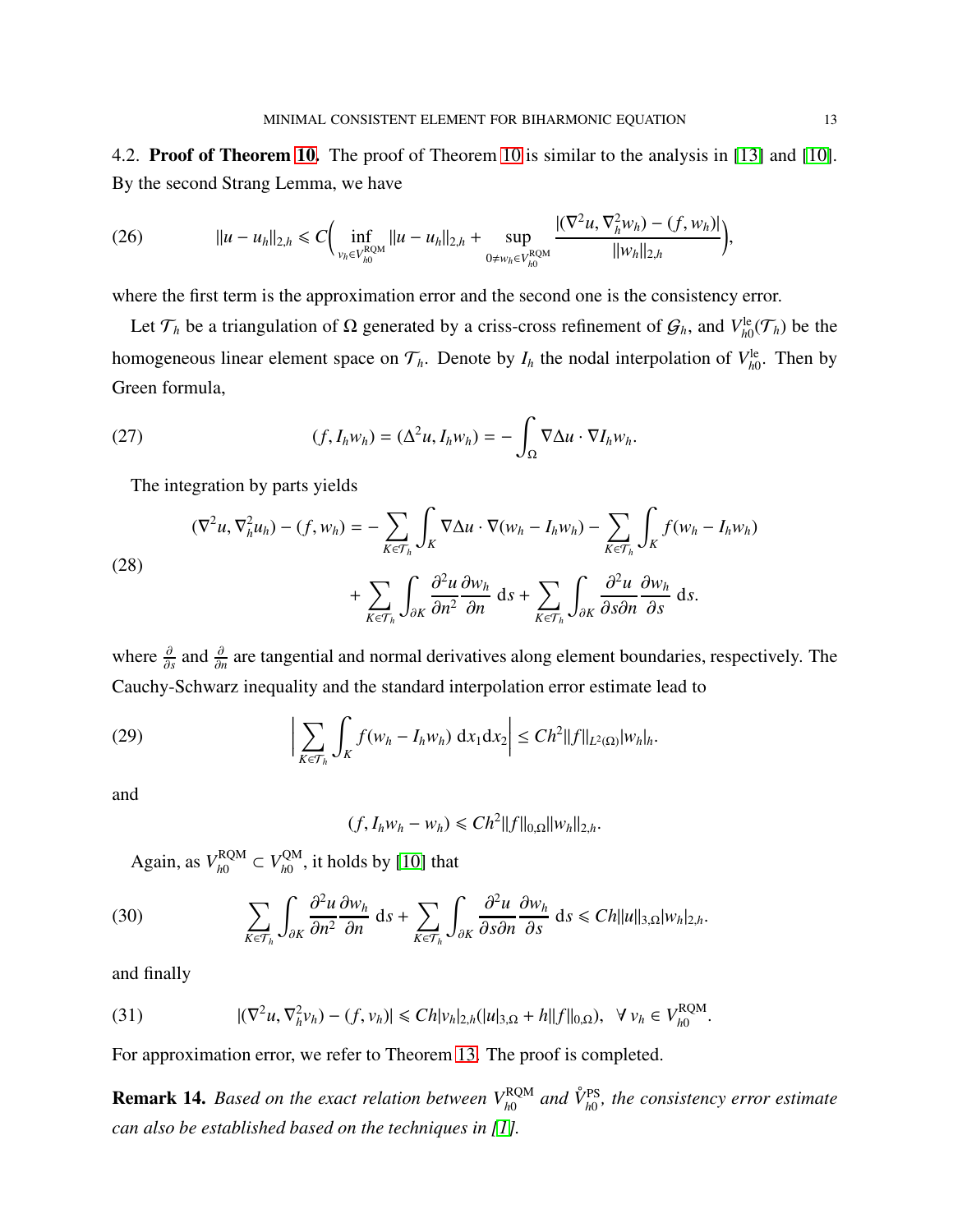## 5. On the implementation of the finite element scheme

<span id="page-13-0"></span>It is evident that, the restrictions of the continuity of the RQM element function across internal edges are more than necessary to shape a quadratic polynomial on a quadrilateral. For special cases, such as for a rectangular grid on a rectangle domain, a linearly independent set of basis functions of the space can be given, while in general, the RQM element space may not be easy to be constructed by figuring out local basis functions. In this section, we present an explicit description of the basis functions on rectangle grids, and present an alternative approach how [\(20\)](#page-10-1) can be implemented for general quadrilateral subdivision.

5.1. Local basis functions of the RQM element space on rectangular subdivisions. In this part, we consider the case that the domain can be covered by a rectangular subdivision. Namely, let  $\Omega \subset \mathbb{R}^2$  be a rectangle. For a subdivision of any domain  $\omega$ , again, we use  $\mathcal{E}_h$ ,  $\mathcal{E}_h^i$  $\chi^i_h$ ,  $\chi^i_h$  and  $\chi^i_h$ for the set of faces, interior faces, edges, interior edges, vertices and interior vertices, respectively. For any edge  $e \in \mathcal{E}_h$ , denote by  $\underline{t}$  $t_e$  the unit tangential vector along  $e$ . Particularly, if none of the

vertices of a cell K is on the boundary of  $\omega$ , we name this cell an *interior* cell. We use  $\mathcal{K}_h^i$  for the set of interior cells. We use the symbol "#" for the cardinal of a set. Let  $G_h$  be a shape regular rectangle subdivision of  $Ω$ .

 ${\bf Lemma~15.}$  *Let*  $\omega$  *be a rectangle, and*  ${\cal T}_\omega$  *be a* 3×3 *subdivision of*  $\omega$ *. Let*  $V_{h0}^{\rm RQM}$  *be the homogeneous RQM finite element space defined on*  $\mathcal{T}_{\omega}$ . *Then* dim( $V_{h0}^{\text{RQM}}$  $\binom{RQM}{h0} = 1.$ 

*Proof.* We begin with the local construction of a quadratic polynomial versus a rectangle. Let *K* be a rectangle with vertices  $a_i$  and edges  $\Gamma_i$ , c.f. Figure [3,](#page-14-0) left. Then, given  $\alpha_i, \beta_i \in \mathbb{R}$ ,  $i = 1 : 4$ , there exists uniquely a  $p \in P_2(K)$ , such that

$$
p(a_i) = \alpha_i
$$
,  $\oint_{\Gamma_1} \partial_x p = \beta_1$ ,  $\oint_{\Gamma_2} \partial_y p = \beta_2$ ,  $\oint_{\Gamma_3} \partial_x p = \beta_3$ , and  $\oint_{\Gamma_4} \partial_y p = \beta_4$ ,

if and only if

<span id="page-13-1"></span>(32) 
$$
\frac{\alpha_4 - \alpha_1}{L} + \frac{\alpha_3 - \alpha_2}{L} = \beta_1 + \beta_3, \text{ and } \frac{\alpha_4 - \alpha_3}{H} + \frac{\alpha_1 - \alpha_2}{L} = \beta_2 + \beta_4.
$$

This way, under the compatible condition [\(32\)](#page-13-1), a quadratic polynomial is uniquely determined by its evaluation on vertices and derivative on edges.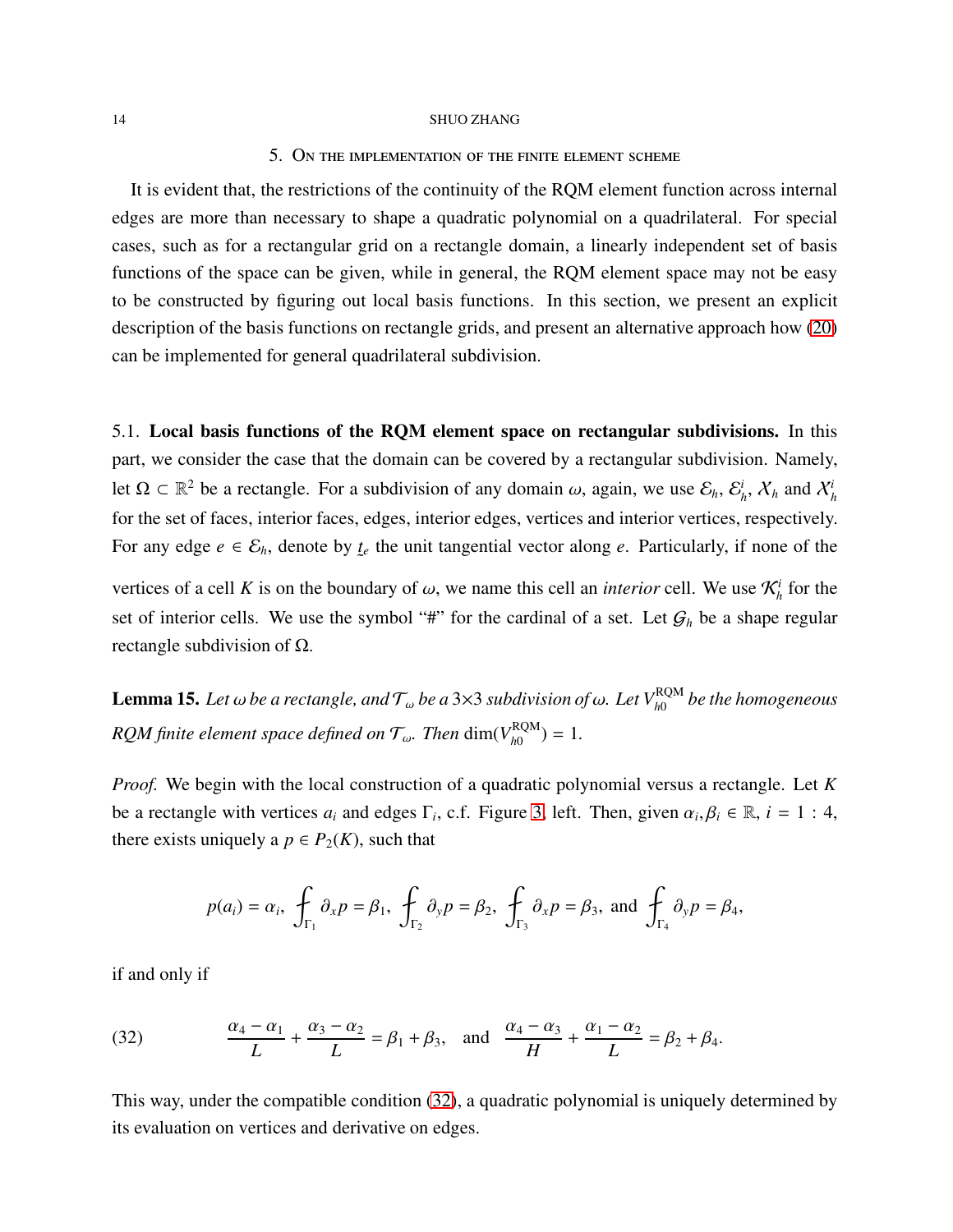

<span id="page-14-0"></span>Figure 3. Left: Illustration of a rectangle *K*, with width *L* and height *H*. Right: Illustration of  $\omega$  and  $\mathcal{T}_{\omega}$ :  $X_j^i$  denotes the vertices,  $Y_j^i$  and  $Z_j^i$  denote the midpoints, and  $K_j^i$  denotes the cells. The Greek letters denote the width (length) of the cells in the same column (row).

Now let the geometric features of  $\omega$  and  $\mathcal{T}_{\omega}$  be labelled as in Figure [3,](#page-14-0) right. Given  $\varphi \in$  $V_{b0}^{\text{RQM}}$  ${}_{h0}^{RQM}(\mathcal{T}_{\omega})$ , denote by  $x_j^i := \varphi(X_j^i)$ ,  $y_j^i := \partial_y \varphi(Y_j^i)$  and  $z_j^i := \partial_x \varphi(Z_j^i)$ . By the compatible condition [\(32\)](#page-13-1) on every cell, we have, row by row,

(33) 
$$
\frac{x_1^1}{\kappa} = z_1^1, -\frac{x_1^1}{\alpha} = y_1^1, \frac{x_2^1 - x_1^1}{\sigma} = z_2^1 + z_1^1, -\frac{x_2^1 + x_1^1}{\alpha} = y_2^1, -\frac{x_2^1}{\alpha} = y_3^1, -\frac{x_2^1}{\delta} = z_2^1,
$$

(34) 
$$
\frac{x_1^1 + x_1^2}{\kappa} = z_1^2, \quad \frac{x_1^1 - x_1^2}{\beta} = y_1^1 + y_1^2, \quad \frac{x_1^1 + x_2^1 - x_1^2 - x_2^2}{\beta} = y_2^1 + y_2^2,
$$

(35) 
$$
\frac{x_2^1 + x_2^2 - x_1^1 - x_1^2}{\sigma} = z_2^2 + z_1^2, \quad -\frac{x_2^1 + x_2^2}{\delta} = z_2^2, \quad \frac{x_2^1 - x_2^2}{\beta} = y_3^1 + y_3^2,
$$

(36) 
$$
\frac{x_1^2}{\kappa} = z_1^3, \ \frac{x_1^2}{\gamma} = y_1^2, \ \frac{x_1^2 + x_2^2}{\gamma} = y_2^2, \ \frac{x_2^2 - x_1^2}{\sigma} = z_2^3 + z_1^3, \ -\frac{x_2^2}{\delta} = z_2^3, \ \frac{x_2^2}{\gamma} = y_3^2.
$$

We further rewrite the system equivalently to, after adjusting the order,

(37) 
$$
x_1^1 - \kappa z_1^1 = 0, \ x_2^1 + \delta z_2^1 = 0, \ x_1^1 + \alpha y_1^1 = 0, \ x_1^2 - \gamma y_1^2 = 0
$$

(38) 
$$
x_2^1 + \alpha y_3^1 = 0, \ x_2^2 - \gamma y_3^2 = 0, \ x_1^2 - \kappa z_1^3 = 0, \ x_2^2 + \delta z_2^3 = 0
$$

<span id="page-14-1"></span>(39) 
$$
x_1^1 + x_2^1 - x_1^2 - x_2^2 - \beta(y_2^1 + y_2^2) = 0
$$

(40) 
$$
x_2^1 + x_2^2 - x_1^1 - x_1^2 - \sigma(z_2^2 + z_1^2) = 0.
$$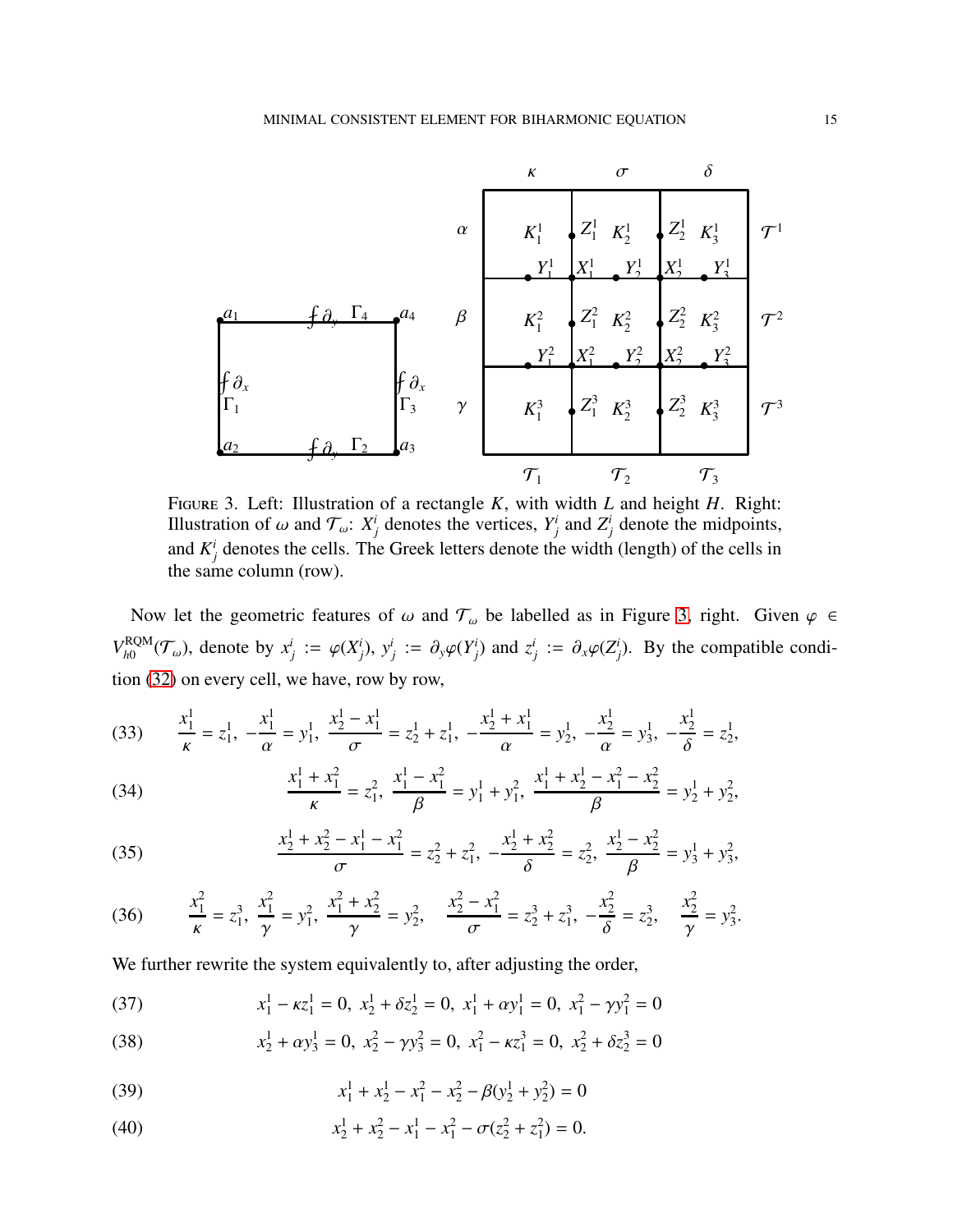<span id="page-15-1"></span>(41) 
$$
(1 + \frac{\sigma}{\delta})x_2^1 - (1 + \frac{\sigma}{\kappa})x_1^1 = 0
$$

(42) 
$$
(1 + \frac{\beta}{\alpha})x_1^1 - (1 + \frac{\beta}{\gamma})x_1^2 = 0
$$

(43) 
$$
(1 + \frac{\beta}{\alpha})x_2^1 - (1 + \frac{\beta}{\gamma})x_2^2 = 0
$$

(44) 
$$
(1 + \frac{\sigma}{\delta})x_2^2 - (1 + \frac{\sigma}{\kappa})x_1^2 = 0
$$

<span id="page-15-0"></span>(45) 
$$
x_2^1 + x_1^1 + \alpha y_2^1 = 0
$$

$$
(46) \t\t\t x_1^1 + x_1^2 - \kappa z_1^2 = 0
$$

$$
(47) \t\t\t x_2^1 + x_2^2 + \delta z_2^2 = 0
$$

(48) 
$$
x_1^2 + x_2^2 - \gamma y_2^2 = 0
$$

It is straightforward to verify that [\(39\)](#page-14-1) =  $-\frac{\beta}{\beta}$ α  $(45) + \frac{\beta}{2}$  $(45) + \frac{\beta}{2}$ γ  $(48) + (42) + (43), (40) = -\frac{\sigma}{s}$  $(48) + (42) + (43), (40) = -\frac{\sigma}{s}$  $(48) + (42) + (43), (40) = -\frac{\sigma}{s}$  $(48) + (42) + (43), (40) = -\frac{\sigma}{s}$  $(48) + (42) + (43), (40) = -\frac{\sigma}{s}$  $(48) + (42) + (43), (40) = -\frac{\sigma}{s}$  $(48) + (42) + (43), (40) = -\frac{\sigma}{s}$  $(48) + (42) + (43), (40) = -\frac{\sigma}{s}$ δ  $(47) + \frac{\sigma}{4}$  $(47) + \frac{\sigma}{4}$ κ  $(46) +$  $(46) +$ 

 $(41) + (44)$  $(41) + (44)$  $(41) + (44)$  and  $(43) =$  $1 + \beta/\alpha$  $1 + \sigma/\delta$  $(41) +$  $(41) +$  $1 + \sigma/\kappa$  $1 + \sigma/\delta$  $(42) (42) 1 + \beta/\gamma$  $\frac{1+\rho/7}{1+\sigma/\delta}$ [\(44\)](#page-15-1). Now, eliminate Equations [\(43\)](#page-15-1),

[\(39\)](#page-14-1) and [\(40\)](#page-14-1) from the system, and it is easy to see the remaining fifteen equations are linearly independent and the system admits a one-dimension solution space. This completes the proof.  $\Box$ 

<span id="page-15-2"></span>**Remark 16.** *If a subdivision*  $G_{\Omega}$  *of*  $\Omega$  *does not have any interior cell, then* dim( $V_{h0}^{\text{RMW}}$  $f_{h0}^{\text{RMW}}(\mathcal{G}_{\Omega})) = 0.$ 

Theorem 17. *Let* G*<sup>h</sup> be a rectangular subdivision of* Ω*. For the homogeneous RQM element space V* RMW  $_{h0}^{RMW}$  *on* Ω. *Then* dim( $V_{h0}^{RMW}$  $H_{h0}^{(\text{RMW})}$  = # $(\mathcal{K}^i_j(\mathcal{T}_h))$ , the number of interior cells of the subdivision  $\mathcal{T}_h$ *.* 

*Proof.* We prove the result by showing how a sweeping procedure works. Assume the domain is subdivided by  $m \times n$  rectangles. In y direction, let the grid  $\mathcal{T}_{\omega}$  be decomposed to *m* rows, each being  $\mathcal{T}^i$ ,  $1 \leq i \leq m$ , and in *x* direction, let the grid be decomposed to *n* columns, each being  $\mathcal{T}_j$ ,  $1 \le j \le n$ ; see Figure [4.](#page-16-0) Label the vertices by  $a^i$  $j$ ,  $1 \le i \le m$ ,  $1 \le j \le n$ , and the cells by  $T^i_j$ *j* . That is,  $T_j^i = \mathcal{T}^i \cap \mathcal{T}_j$ , and the vertices of  $T_j^i$  are  $a_{j-1}^{i-1}$ *j*−1, *a*<sup>*i*</sup><sub>*j*</sub><sup>-1</sup>, *a*<sup>*i*</sup><sub>*j*</sub>-1</sup> and *a<sup><i>i*</sup><sub>*j*</sub>.

The interior cells of  $\omega$  are  $T^i_j$  with  $2 \le i \le m-1$  and  $2 \le j \le n-1$ . For any interior cell  $T^i_j$  $i_j$ , there is 3  $\times$  3 patch, labelled as  $P^i_j$ , with  $T^i_j$  being its center cell. A homogeneous RQM element space  $V_{b0}^{\text{RQM}}$  $\binom{RQM}{h0}$  *(P<sub>i</sub>)*</sub> can be constructed on *P<sub>i</sub>*. Here, we do not distinct  $V_{h0}^{RQM}$  $\binom{RQM}{h0}$  *(P<sub>i</sub>*) and its extension onto the whole domain  $\omega$  by zero. Now we carry out the sweeping procedure below.

Given  $w \in V_{b0}^{\text{RQM}}$  $\frac{RQM}{h0}(\mathcal{T}_{\omega})$ , we begin with the first row  $\mathcal{T}^1$  of the subdivision. Note that  $T_2^2$  $2<sub>2</sub>$  is the only interior cell whose patch contain  $T_1^1$ , and there exists a unique  $\phi_2^2 \in V_{h0}^{\text{RMW}}$  $_{h0}^{\text{RMW}}(P_2^2)$ , such that  $\phi_2^2 = w_h$  in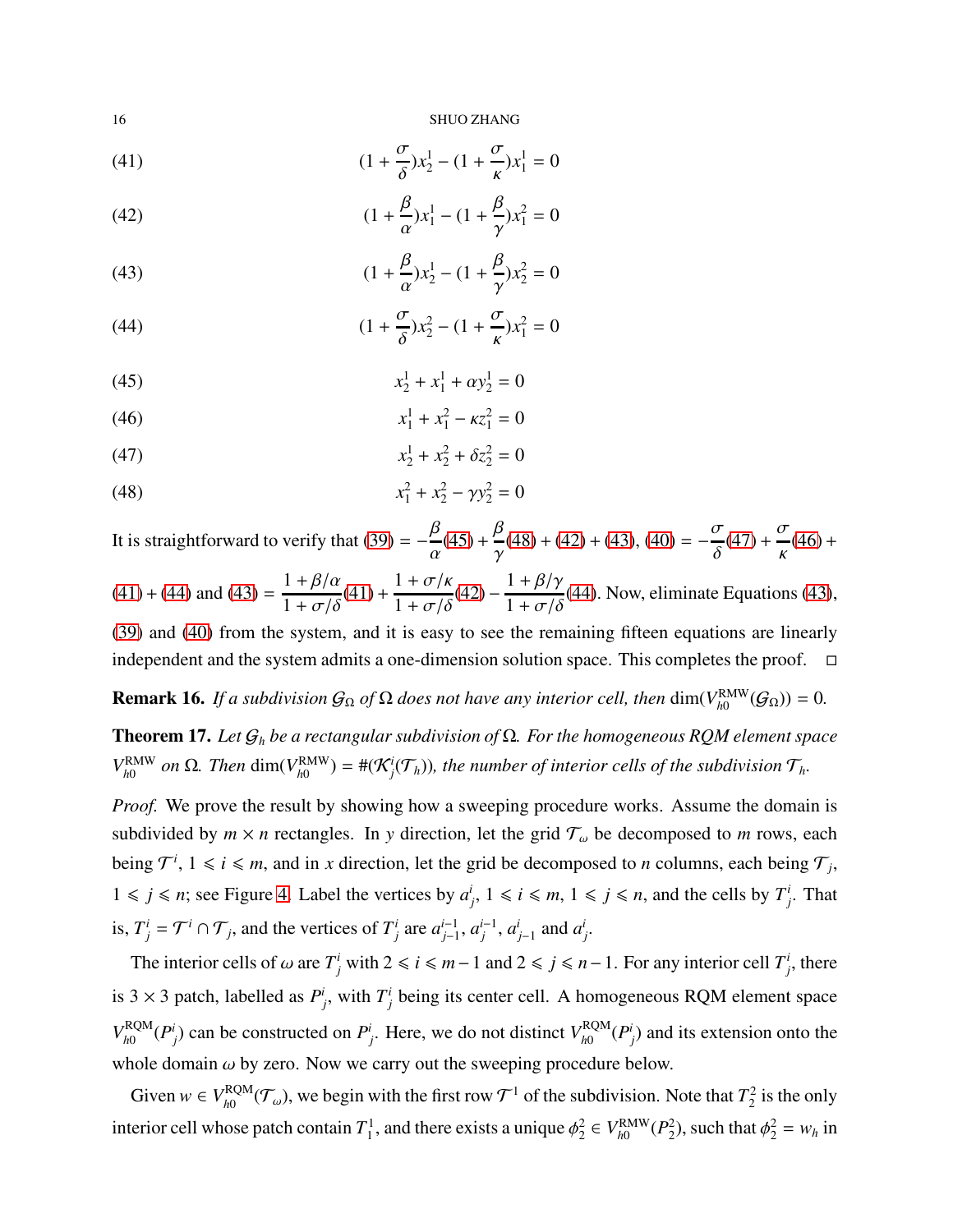

<span id="page-16-0"></span>Figure 4. Illustration of the domain and the triangulation.

 $T^1_{\scriptscriptstyle{1}}$  $v_1^1$ . Denote  $w_1^1$  $j_1^1 := w - \phi_2^2$  $2^2$ , and  $w_1^1$  $^{1}_{1} \in V^{\text{RMW}}_{h0}$  $\frac{r_{\rm RMW}}{h0}$ ( ${\cal T}_\omega \setminus \{ T_1^1 \}$  $\binom{1}{1}$ ). Then, there exists a unique  $\phi_3^2$  $^{2}_{3} \in V_{h0}^{\rm RMW}$ *h*0 (*P* 2  $\binom{2}{3}$ , such that  $\phi_3^2 = w_1^1$  $_1^1$  on  $T_2^1$ <sup>1</sup><sub>2</sub>. Further,  $w_2^1$  $2^1 := w_1^1 - \phi_3^2$  $^{2}_{3} \in V_{h0}^{\rm RMW}$  $T_{h0}^{\text{RMW}}(T - \{T_1^1\})$  $T^1_1, T^1_2$  $2^1$ ). By repeating the procedure along the first row of the subdivision, we will obtain a  $w_{n-2}^1 = w - \sum_{j=2}^{n-1} \phi_j^2$  with  $\phi_j^2 \in V_{h0}^{RMW}$  $_{h0}^{\text{RMW}}(P_j^2)$ , and  $w_{n-2}^1$  ∈  $V_{h0}^{\text{RMW}}$  $\lim_{h \to 0} (T_\omega \setminus \cup_{j=1}^n -2\{T_j^1\})$ . By the compatible condition, it follows that  $w_{n-2}^1 = 0$  on  $T_{n-1}^1 \cup T_n^1$ , and  $w_{n-2}^1 \in V_{h0}^{\text{RMW}}$  $f_{h0}^{\text{RMW}}(\mathcal{T}_h \setminus \mathcal{T}^1).$ 

Repeat the procedure along the rows  $\mathcal{T}^i$ ,  $i = 2, ..., m - 2$ , we can represent  $w = w_{n-2}^{m-2}$  +  $\sum_{i=1}^{m-2} \sum_{j=2}^{n-1} \phi_j^{i+1}$ , with  $w_{n-2}^{m-2}$  $_{n-2}^{m-2}$  ∈  $V_{h0}^{\rm RMW}$  $\mathcal{F}_{h0}^{\text{RMW}}(\mathcal{T}^{m-1} \cup \mathcal{T}^m)$ , and  $\phi_j^i \in V_{h0}^{\text{RMW}}$  $_{h0}^{\text{RMW}}(P_j^i)$ . By the virtue of Remark [16,](#page-15-2) it is easy to verify  $w_{n-2}^{m-2} = 0$ . Namely  $w = \sum_{i=1}^{m-2} \sum_{j=2}^{n-1} \phi_j^{i+1}$  with  $\phi_j^i$  ∈  $V_{h0}^{\text{RMW}}$  $_{h0}^{\text{RMW}}(P_j^i)$ . This way, any function in  $V_{h0}^{\text{RMW}}$  $_{h0}^{\text{RAW}}$  can be represented as a linear combination of basis functions of  $V_{h0}^{\text{RAW}}$ *h*0 (*P i j* ),  $i = 2, \ldots, m-1$ ,  $j = 2, \ldots, n-1$ , uniquely. The proof is completed.

Remark 18. *The set of the homogeneous RQM element function constructed on each* 3 × 3 *form a* basis of  $V^{\text{RMW}}_{h0}(\mathcal{G}_h)$ , which is used for programming.

Remark 19. *If* Ω *is a domain such that all sides are parallel axes, it can be subdivided to rectangular blocks, and the sweeping procedure can be run row by row and block by block.*

5.2. General implementation on quadrilateral subdivisions. When the subdivision consist of arbitrary quadrilaterals, there may be too many patterns and we do not seek to construct clearly a set of basis functions of  $V_{h0}^{RQM}$  $h_0^{RQM}$ . We instead present an approach how [\(20\)](#page-10-1) can be implemented.

We begin with the fact that  $V_{h0}^{RQM}$  $V_{h0}^{\text{RQM}} = \{w_h \in V_{h0}^{\text{QW}}\}$ <sup>-QW</sup> :  $\int_e$ ∂*w<sup>h</sup>*  $\frac{\partial w_h}{\partial n}$  = 0, ∀ *e* ∈  $\mathcal{E}_h$ . Define  $\mathcal{P}_0(\mathcal{E}_h)$  the space of piecewise constant functions defined on  $\mathcal{E}_h$ . An equivalent formulation of [\(20\)](#page-10-1) is then to find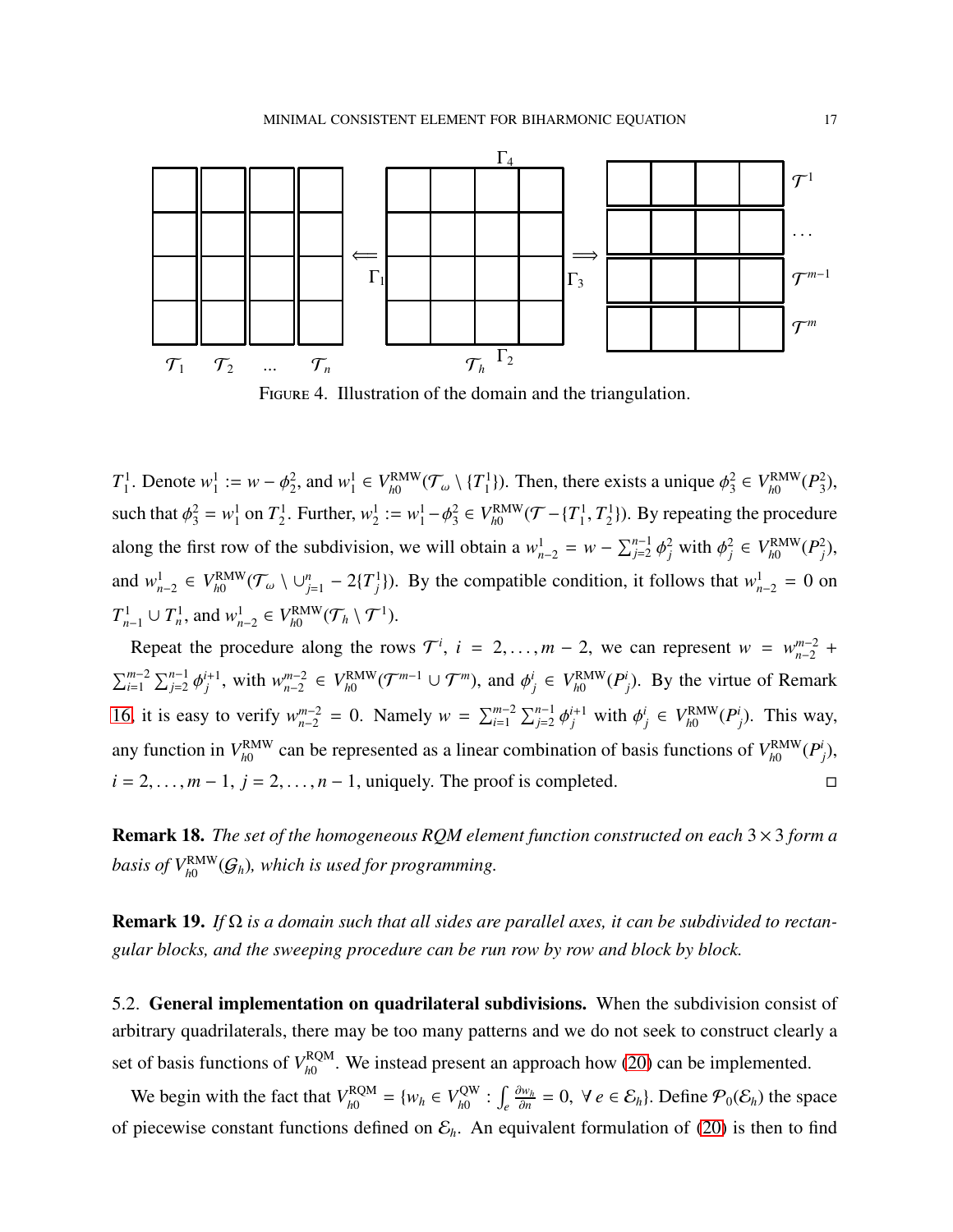$(u_h, \lambda_h) \in V_{h0}^{\text{QW}}$  $\mathcal{P}_h^{\text{QW}} \times \mathcal{P}_0(\mathcal{E}_h)$ , such that

<span id="page-17-1"></span>(49) 
$$
\begin{cases} (\nabla_h^2 u_h, \nabla_h^2 v_h) + \sum_{e \in \mathcal{E}_h} \int_e \llbracket \frac{\partial v}{\partial n} \rrbracket \lambda_h = (f, v_h) \\ \sum_{e \in \mathcal{E}_h} \int_e \llbracket \frac{\partial u_h}{\partial n} \rrbracket \mu_h = 0. \end{cases}
$$

The lemma below is direct.

**Lemma 20.** *The problem* [\(49\)](#page-17-1) *admits a solution* ( $u_h$ ,  $\lambda_h$ ), and  $u_h \in V_{h0}^{RQM}$ *h*0 *solves* [\(20\)](#page-10-1)*. Moreover, if*  $(u_h, \lambda_h)$  and  $(\hat{u}_h, \hat{\lambda}_h)$  are two solutions of [\(49\)](#page-17-1), then  $u_h = \hat{u}_h$ .

<span id="page-17-0"></span>**Remark 21.** Actually, it holds that  $V_{h0}^{RQM} = V_{h0}^{QW} \cap V_{h0}^{QM}$ *h*0 *.*

# 6. Concluding remarks

In this paper, we present an approach how a minimal-degree consistent finite element space can be constructed for biharmonic equation on quadrilateral grids. The finite element space is designed, and a practical approach how it can be implemented is also given. Technically, the two main ingredients for the analysis are the exact relation between the space and a vector Park-Sheen element space, and a generally unstable  $P_1 - P_0$  pair for Stokes problem. We remark that, on rectangular grids, the role of the  $P_1 - P_0$  pair may be replaced by  $Q_1 - P_0$  pair; we refer to [\[11\]](#page-18-14) for related discussion.

In this space, we focus ourselves on the homogeneous Dirichlet boundary value problem of the biharmonic equation. The homogeneous Navier type boundry value problem can be studied in future. As RQM element space is a subspace of rectangular Morley element space, and the Morley element space with Navier type boundry value condition can be used for Poisson equation with high accuracy of  $O(h^2)$  order on uniform subdivisions, the RQM element space can be expected to be an optimal quadratic element for Poisson equation there on. This will be studied in future. Also, problems of higher orders can be studied as well.

When the grid is rectangular, an explicit set of locally-supported basis functions are given. For other grids, the finite element scheme is implemented in an indirect way, namely, rewritten in the formulation of [\(49\)](#page-17-1). The sufficiency of [\(49\)](#page-17-1) for the primal formulation is obtained. In the future, the well-posed-ness of [\(49\)](#page-17-1) could be studied. The construction of an explicit set of locallysupported basis functions on general quadrilateral grids will also be discussed.

Finally, the RQM finite element space is defined in a way similar to spline but with less smoothness. We can treat this as some nonconforming spline function. This paper is focused on quadrilateral subdivisions, and its generalization to less regular grids, such as triangular grids can be of theoretical and practical meaning. This will be studied in future.